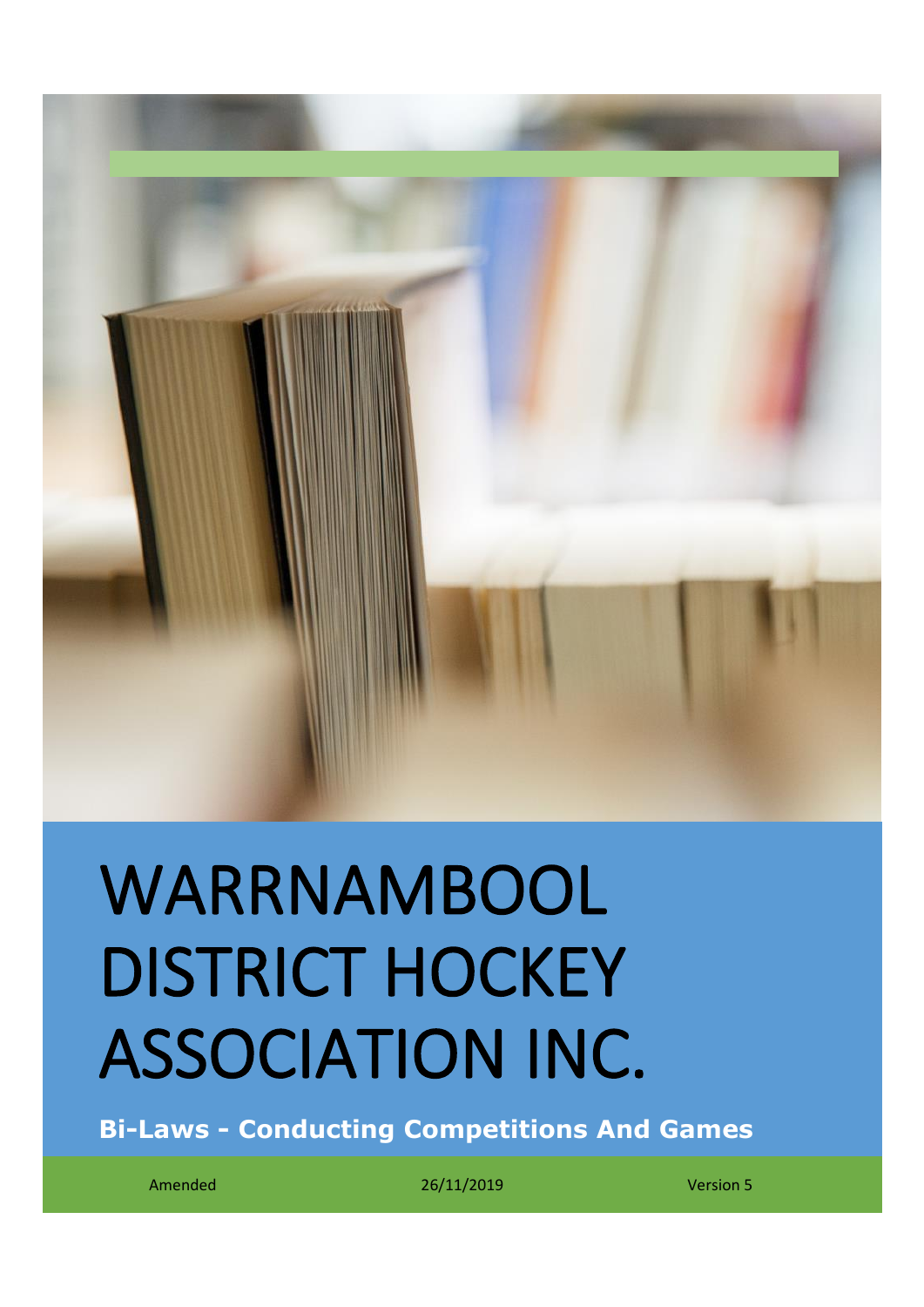# **Contents**

| $\mathbf{1}$   |     |  |  |  |
|----------------|-----|--|--|--|
| 2              |     |  |  |  |
| 3              |     |  |  |  |
|                | 3.1 |  |  |  |
|                | 3.2 |  |  |  |
|                | 3.3 |  |  |  |
|                | 3.4 |  |  |  |
|                | 3.5 |  |  |  |
| $\overline{4}$ |     |  |  |  |
| 5              |     |  |  |  |
| 6              |     |  |  |  |
| $\overline{7}$ |     |  |  |  |
| 8              |     |  |  |  |
| 9              |     |  |  |  |
| 10             |     |  |  |  |
| 11             |     |  |  |  |
| 12             |     |  |  |  |
| 13             |     |  |  |  |
| 14             |     |  |  |  |
| 15             |     |  |  |  |
| 16             |     |  |  |  |
| 17             |     |  |  |  |
|                |     |  |  |  |
|                |     |  |  |  |
|                |     |  |  |  |
|                |     |  |  |  |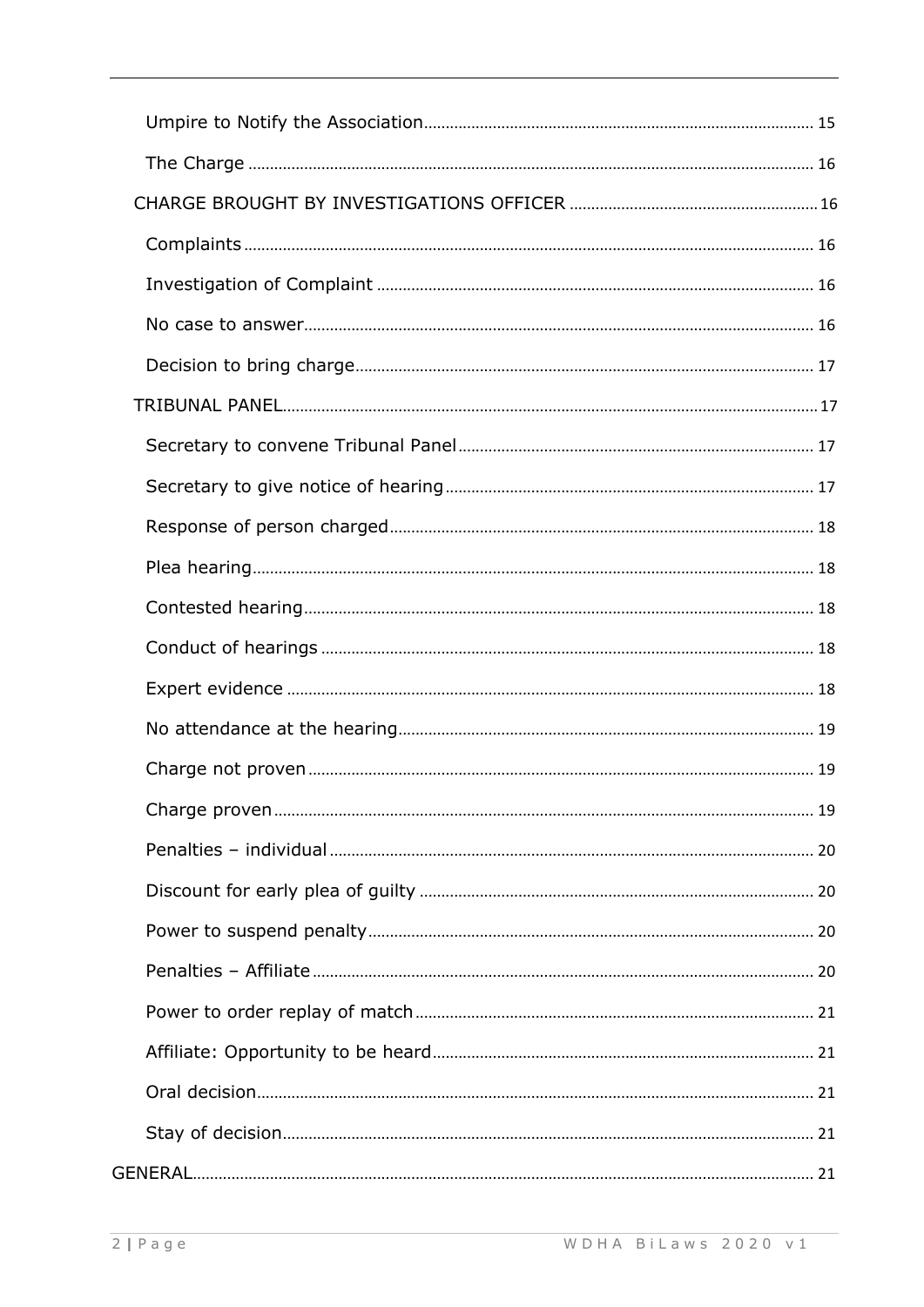| 18 |  |  |
|----|--|--|
|    |  |  |
|    |  |  |
|    |  |  |
|    |  |  |
|    |  |  |
|    |  |  |
|    |  |  |
|    |  |  |
|    |  |  |
|    |  |  |
|    |  |  |
|    |  |  |
|    |  |  |
|    |  |  |
|    |  |  |
|    |  |  |
|    |  |  |
|    |  |  |
|    |  |  |
|    |  |  |
|    |  |  |
|    |  |  |
|    |  |  |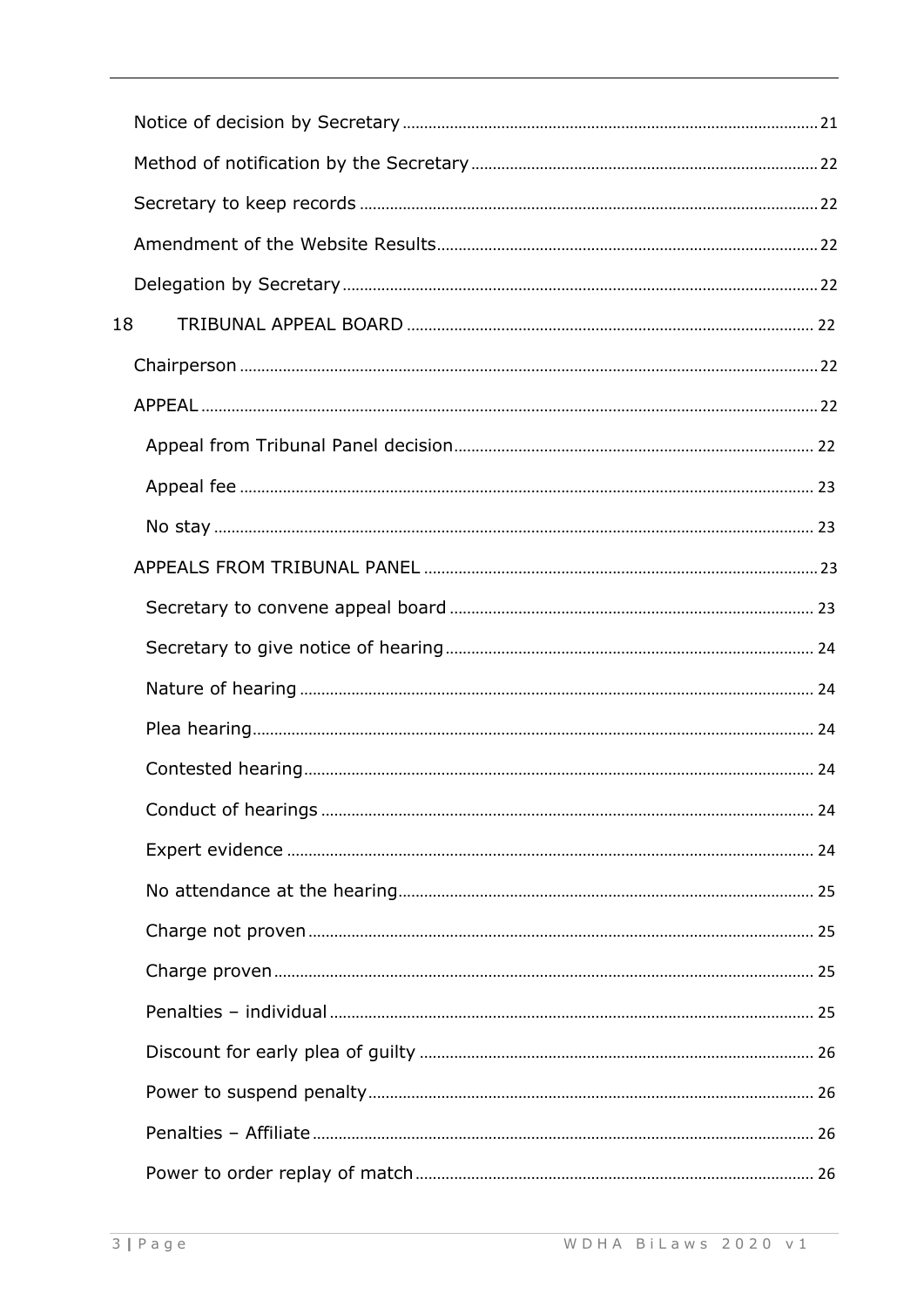| 19 |  |  |  |
|----|--|--|--|
| 20 |  |  |  |
| 21 |  |  |  |
| 22 |  |  |  |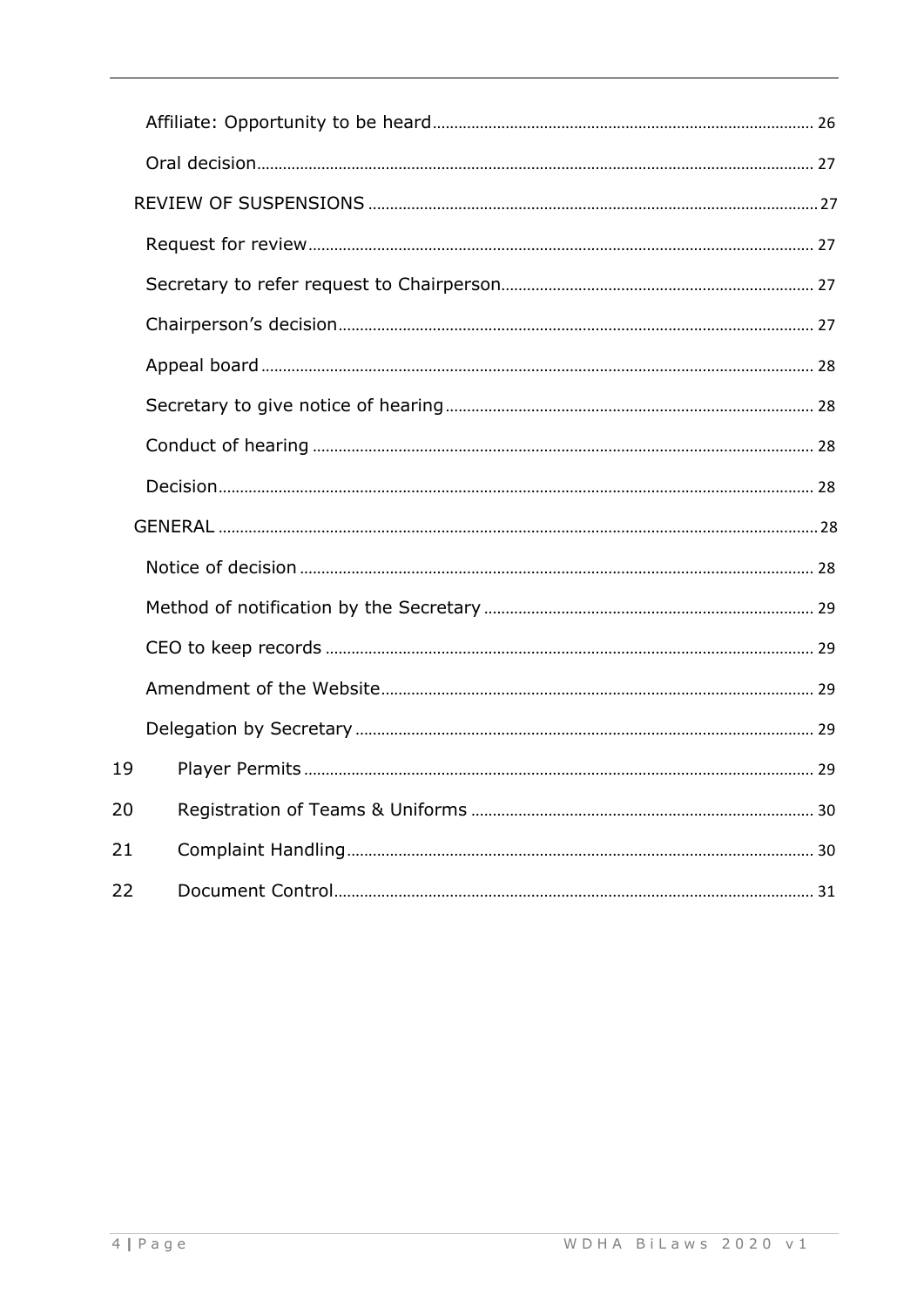# <span id="page-5-0"></span>**1 RULES OF THE GAME**

1.1 The Association shall be bound by the rules of the game of Hockey as recognised by Hockey Australia except for those rules specifically modified in these by-laws.

# <span id="page-5-1"></span>**2 AUTHORISED GAMES**

- 2.1 No member of any Club shall take part in any game of Hockey not sanctioned by the Committee of Management.
- 2.2 A Sanction is automatically given in the case of all published Association fixtures for which premiership points are awarded, any Country Championship competition or any other inter-school cups or school inter-house cup or inter-Association competition.
- 2.3 Games must be played in accordance with the published fixtures unless prior approval has been obtained from the Committee of Management. Any game not played in accordance with the fixture, unless such approval has been obtained, shall be deemed a non-event. That is, no points, no goals and players participating cannot count the game/s to qualify for finals.
- <span id="page-5-2"></span>2.4 At least seven (7) players shall be required to constitute a team.

# **3 INTERPRETATIONS**

# <span id="page-5-3"></span>*3.1 Division*

3.1.1 The collection of teams that make up a particular, separate fixture in accordance with age or gender differences. Thus Men's Senior, Women's Senior, Men's Junior, Women's Junior shall each be regarded as separate Divisions.

# <span id="page-5-4"></span>*3.2 Grade*

3.2.1 The separation of teams within a Division into one or more competitions having a separate fixture.

# <span id="page-5-5"></span>*3.3 Round*

- 3.3.1 A series of matches within a Division played between affiliated Clubs and drawn to be played over the one weekend or published in the fixture as being in the same round. By definition, a team may only compete in one match per round.
- 3.3.2 Exception to this, an allowance is made for U/13 & U/15 junior rounds where an uneven number of teams in a division may play twice in a round, so that all teams play at least once.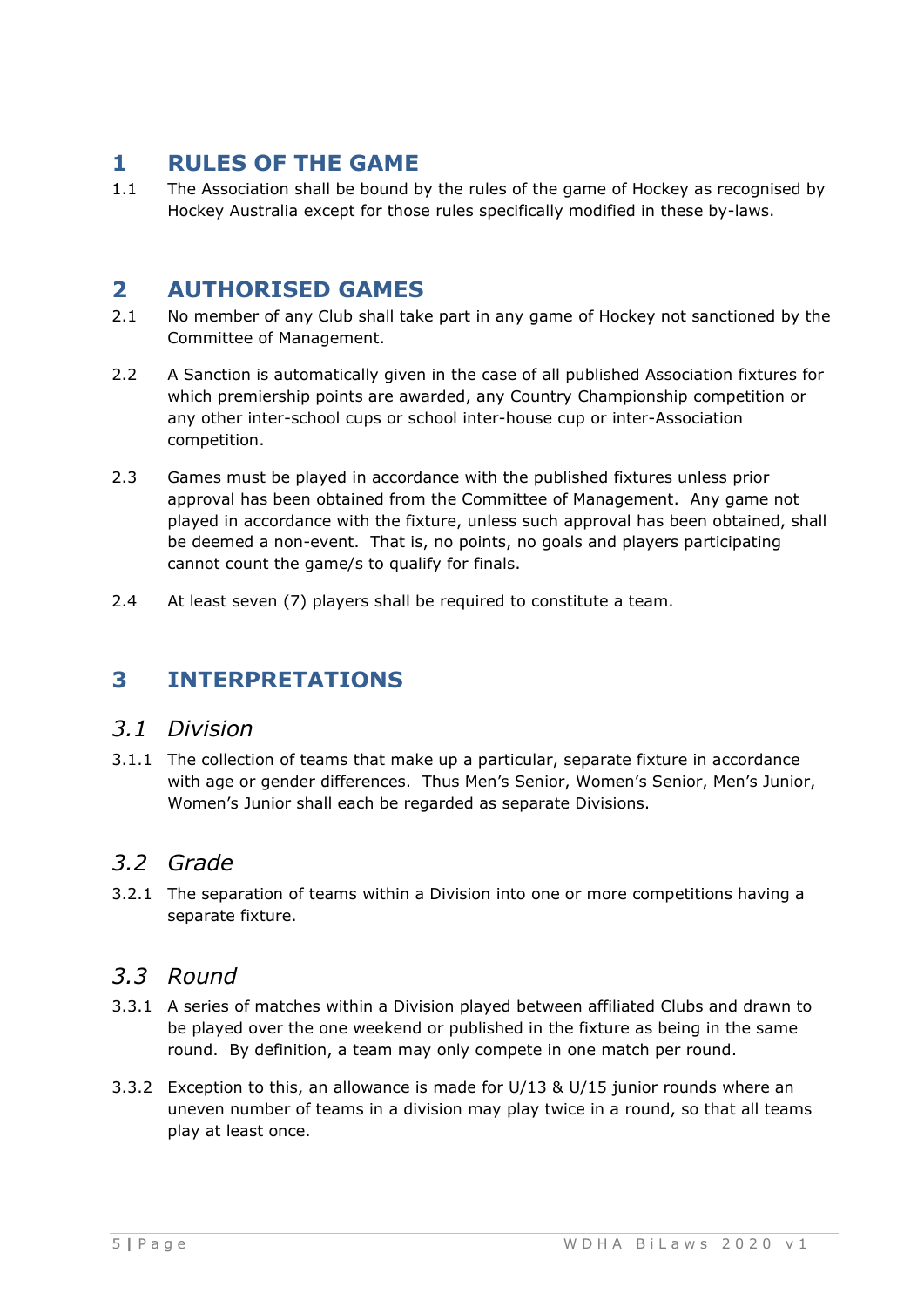# <span id="page-6-0"></span>*3.4 Registered Uniform*

3.4.1 As registered with the Association, including colours and design of top, shorts/skirt, and socks. Each top shall also include a player's number on the back in lettering at least 15cm in height.

# <span id="page-6-1"></span>*3.5 Registrar*

3.5.1 The member of the Committee of Management responsible for player registration and/or result recording.

# <span id="page-6-2"></span>**4 REGISTRATION OF PLAYERS**

- 4.1 Subject to the requirements of Section 15 in the by-laws, the Committee of Management shall determine all playing fees.
- 4.2 A list of players and the Club to which they are registered shall be maintained.
- 4.3 Every Club shall register, by playing Division, a playing member on the prescribed form, signed by the player concerned. Registration need only be affected once and that player shall remain a registered member of that Club, for the Division specified, until such time as an approved clearance application form is submitted.
- 4.4 Players may be registered by multiple Clubs to play different Divisions. It shall be the responsibility of the registering Club to ensure that the player is not already registered with another Club in the Division concerned.
- 4.5 Players are required to register online through the association website annually. Registration or approved clearance applications must be delivered to the Registrar no later than 6pm on the following Thursday after a game in which any new or cleared player participates. If this deadline is not met, the player shall be considered ineligible for the games concerned.
- 4.6 Any player taking part in a match while not suitably registered in accordance with these by-laws shall be considered ineligible for such game/s in which they participated.
- 4.7 Where a Club has more than one team competing in a Division, a player must be allocated a designated team. If the situation arises of a player playing for multiple teams, the designated team for that player will be determined when the player has;
	- played four (4) games for one of the teams (this team will automatically become the designated team) or
	- the player switches teams and plays one (1) game with another team, (this automatically becomes their designated team).
- 4.8 Once the designated team has been determined, a player can no longer switch between the teams, from the same Club competing in the same Division. If a player is found to have done so, they will be deemed an ineligible player.
- 4.9 Should any Club have more than one team competing in the same grade or competition then players must be registered by team. Rule 4.7 requirements shall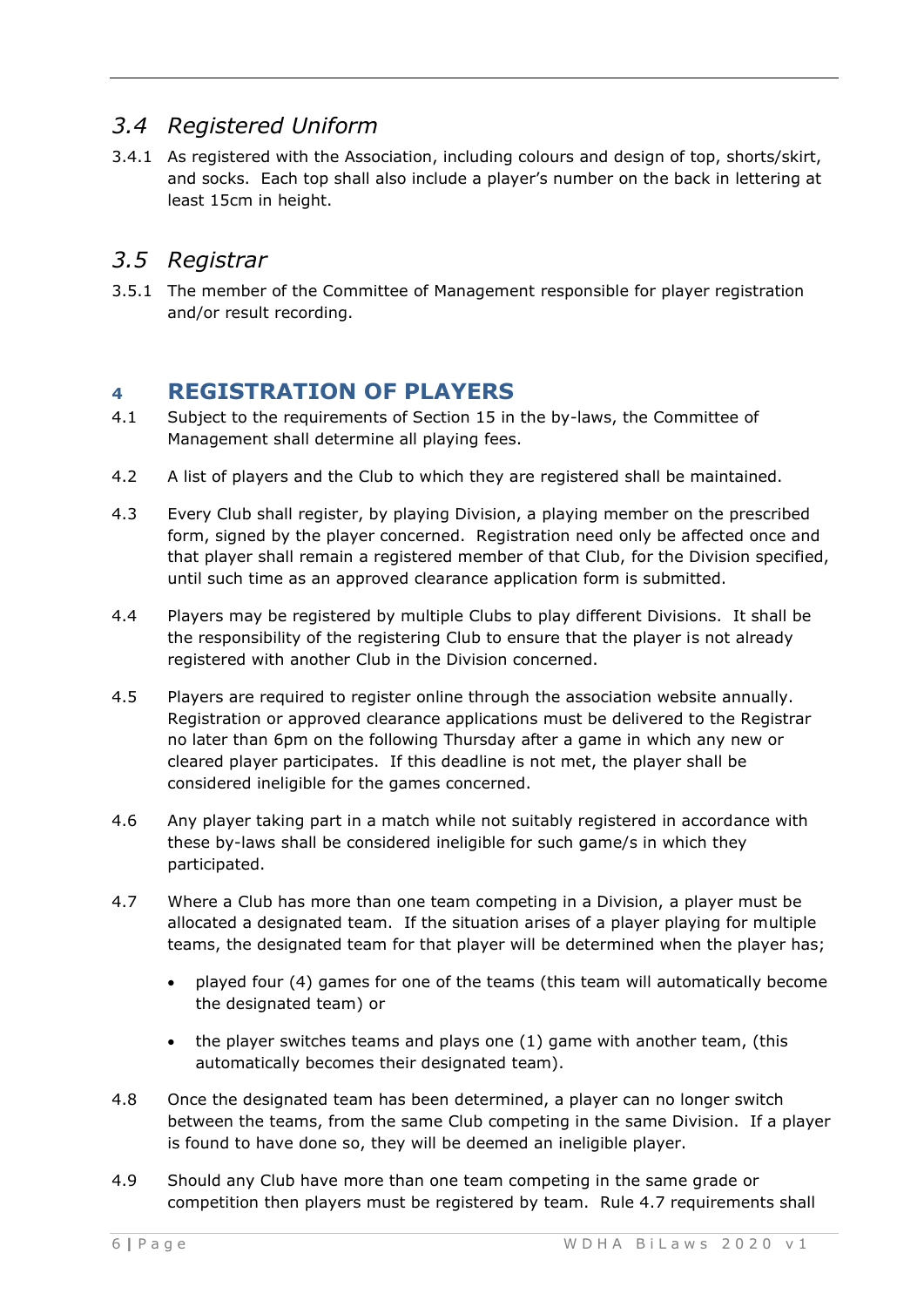apply for players moving between teams competing in the same grade or competition.

# <span id="page-7-0"></span>**5 CLEARANCES**

- 5.1 Any player registered or playing with any affiliated Club shall be ineligible to play for any other affiliated Club in an equivalent Division to that covered by existing registrations until a clearance has been obtained from the previous Club.
- 5.2 A player may not play for a different Club in a single Division without gaining a clearance and shall be considered ineligible for all game/s in that Division played with Club for which no valid registration or clearance exists.
- 5.3 Any player unable to obtain a clearance may take the matter to the next meeting of the Committee of Management for a decision.
- 5.4 It shall be an offence for any Club or Club official to refuse to process a properly presented application for clearance. The Committee of Management, after determining the details of any such refusal, shall apply whatever penalties it deems suitable for such refusal.
- 5.5 Players suitably registered within this Association may play in matches governed by other Associations without affecting the validity of their local registration and eligibility provided that they satisfy the Committee of Management on the following points;
	- they are permanently domiciled in the Warrnambool District (as determined by the Committee of Management) and intend to maintain that residential status for the duration of the season.
	- The "other" Association does not normally cover a similar geographic area that encompassed by this Association.
	- Any suspensions administered by this or any other Association will be reported to all Associations and will apply in all Associations with which the player is registered.
- 5.6 A player shall be allowed only one (1) clearance application affecting a particular Division per season
- 5.7 All clearances must be lodged with the Registrar to be in effect.
- 5.8 Any player registered or playing with another Association without having satisfied the requirements of by-law 5.5 shall be considered ineligible for all matches played in this Association while registered or playing with the other Association.
- 5.9 Any player who participates in any match while under suspension with another Association shall be considered ineligible for all such games played while the suspension is in force.
- 5.10 A player's registration will have considered to have lapsed after a full season of not playing for their club, after which, no clearance is required to change clubs.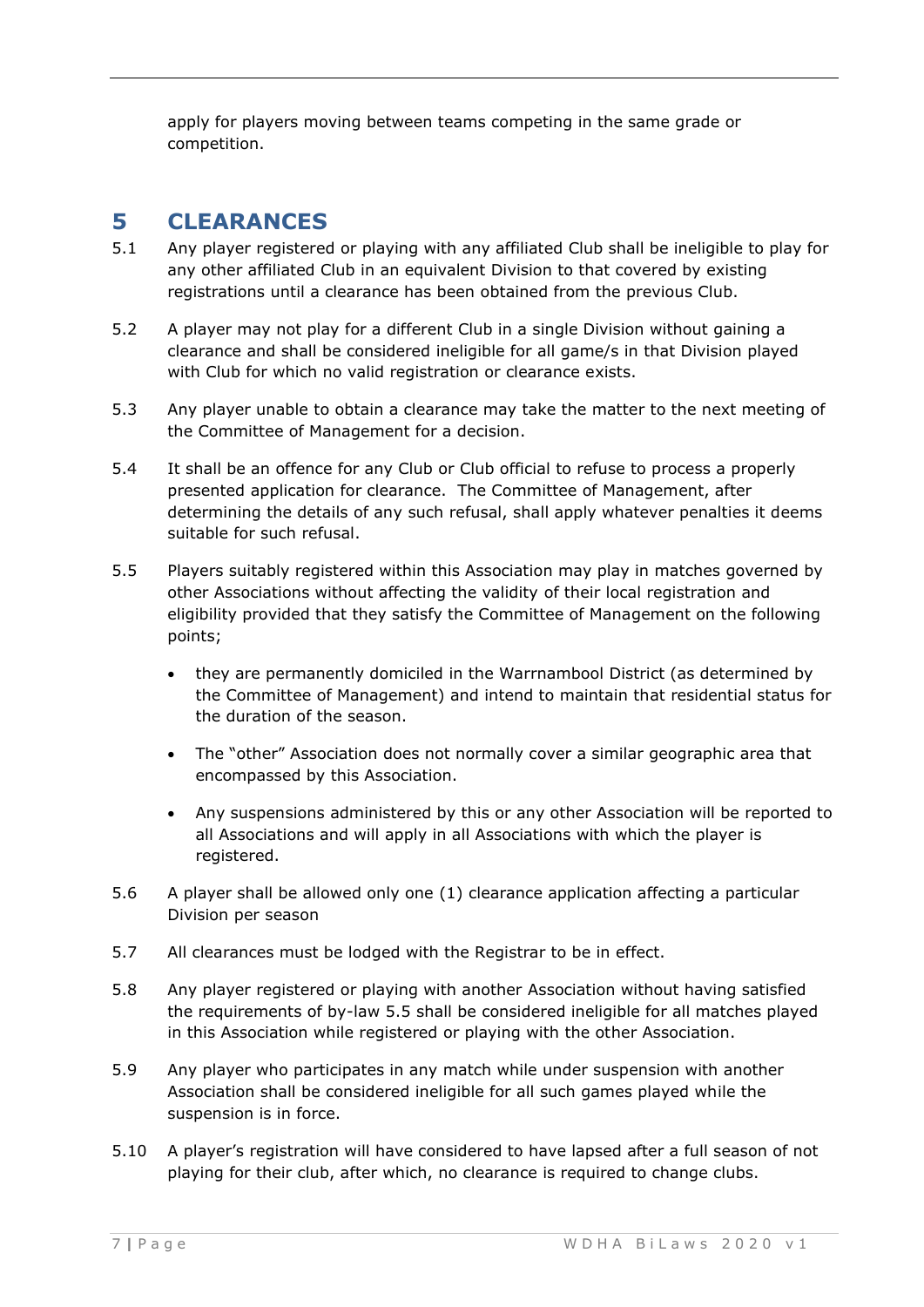# <span id="page-8-0"></span>**6 ELIGIBILITY OF PLAYERS**

- 6.1 Any team playing an ineligible player shall lose the game or games in which the player takes part and shall be treated for all purposes of records as a pre-match forfeit had been given by that team for such game or games, unless the scoring of the match favours the other team by a greater margin than three (3) goals, in which case the goals scored by each team, as indicated on the match card, shall apply.
- 6.2 No player who takes part in a game may play in any other games for the same Division either played or drawn to be played in the same round as the first game.
- 6.3 Exception to this is made for U/14 & U/16 juniors, where both coaches and managers of the teams affected, agree in the interests of having equal team members on the field at the commencement of the game.
- 6.4 At no time should a U/14 or U/16 junior player, play more than once, in order to give a team an unfair advantage.
- 6.5 A player shall be deemed to have taken part in a game if his/her name appears on the team card as either a player or a substitute.

# <span id="page-8-1"></span>**7 CONDUCT OF GAMES**

- 7.1 All games are to commence at the scheduled starting time.
- 7.2 The registered uniform of each team shall be worn in all games, from round four (4) onwards. The Committee of Management shall determine the penalty to be applied for each breach of this rule.
- 7.3 The competition shall be played on the basis of three (3) points for a win or forfeit, one (1) point for a draw, and no (0) points for a loss or bye.
- 7.4 Position in the grade between teams on equal points shall be decided on goal difference and then, if necessary, goals for.
- 7.5 Subject to the decision of the Grounds Committee, comprised of Grounds Manager, President and one (1) ordinary member from the Committee of Management, matches are to be played on wet days. In the case of exceptionally bad conditions, decision regarding play shall be made at the ground by the Umpires. Any match played in spite of a direction of either the Grounds Committee or the Umpires not to proceed or continue, will be treated as a breach of by-law 2.3.
- 7.6 Games washed out shall be deemed as a nil (0) all draw.
- 7.7 The home team shall supply one (1) regulation ball, which may be plastic coated, for the whole of each game.
- 7.8 No player, umpire or official will be permitted on the playing field or in a designated official area (eg Tech bench) while deemed to be under the influence of alcohol or illicit/illegal drugs.
	- a) The Committee of Management shall determine the penalty (if any) for any reported breach of this rule.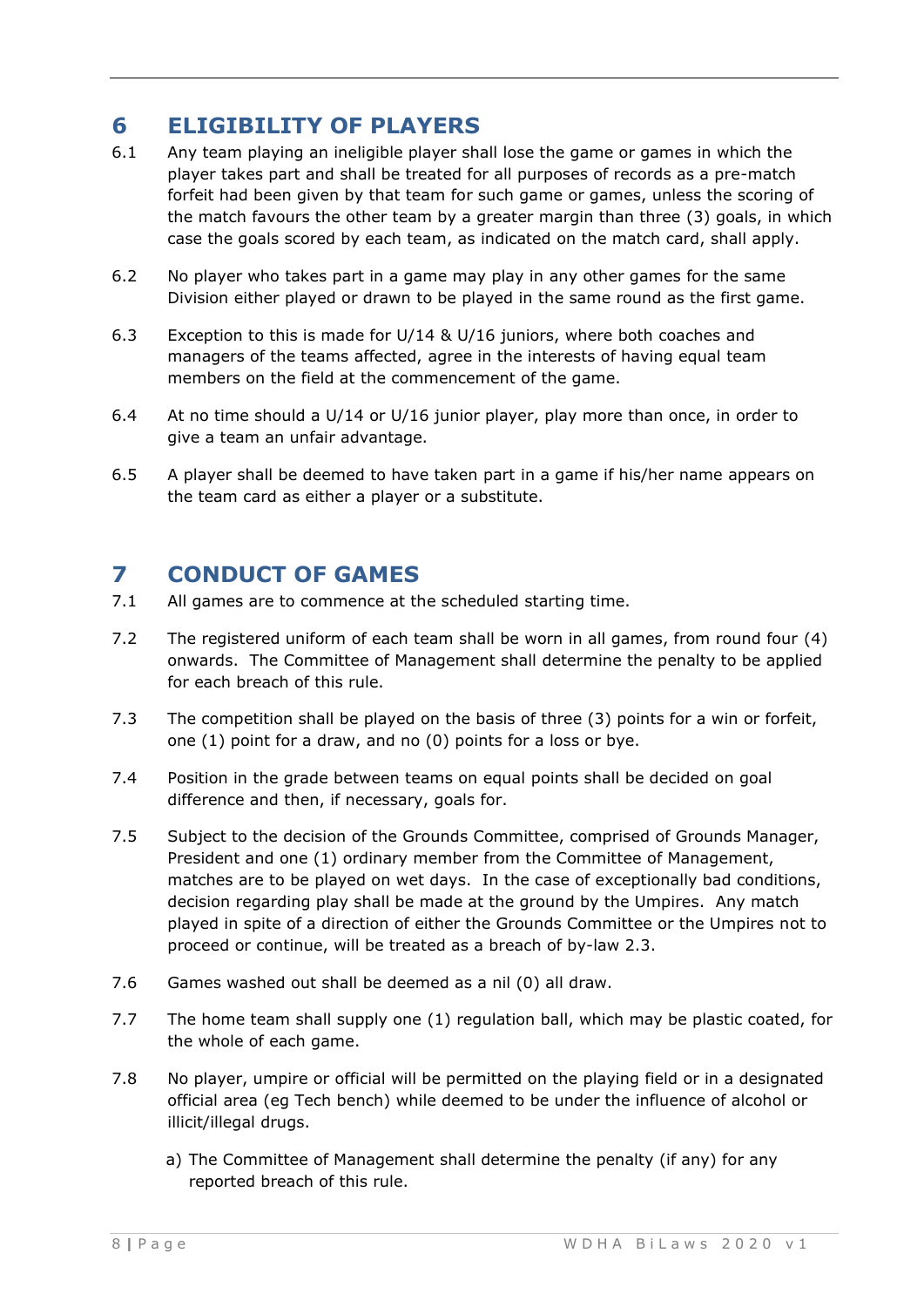- b) Any reports relating to 7.8 should be directed immediately to the umpire, officials or Committee of Management member.
- 7.9 Teams are permitted to have any reasonable number of non-playing team officials, including coaches, team managers, physiotherapists, first aid officers, statisticians etc. However, no team official is permitted on the field of play during the period of match play (except as detailed below) unless there is a stoppage in play and then only with the permission of the umpires.
	- a) At all other times, team officials are to confine themselves to the area allocated for their respective team benches and shall, at all times, obey the instructions of either the umpires or the technical officials (where appointed).
	- b) Spectators are not permitted on the team bench or on the field of play at any time and shall, at all times, obey the instructions of either the umpires or technical officials (where appointed) and if requested shall move immediately from the team bench or field of play to an area deemed appropriate by umpires or technical officials (where appointed).
- 7.10 If a pregnant player participates in a match causing concern for opposition players, the opposing team, via the Captain, shall have the right to request that the pregnant player cease participation and if this request is refused shall then have the right to refuse to continue the match and shall submit a written report to the Committee of Management which shall then decide what action shall be taken.
- 7.11 For the purposes of age based eligibility, the age of a player shall be determined in whole years as a 1 January each year in respect of competitions commencing during that year.

# <span id="page-9-0"></span>**8 TEAM SHEETS**

- 8.1 Team Cards are to be completed and handed to the Umpires, prior to the commencement of the game.
- 8.2 The umpires shall remove the name of any player not present at the ground at the conclusion of normal time. This is a duty of the umpires and no penalty shall fall on the Club or team should this provision not be complied with. Players listed shall be subject to the normal rules of eligibility.
- <span id="page-9-1"></span>8.3 All premiership points shall be taken from the team cards.

# **9 FORFEITS**

- 9.1 A team shall be deemed to have forfeited a match where:-
- a) that team has played a player who is not an eligible player.
- b) the Team Management and/or the supporters of that team have been deemed by the association, after an investigation, to have committed a serious act or acts of misconduct.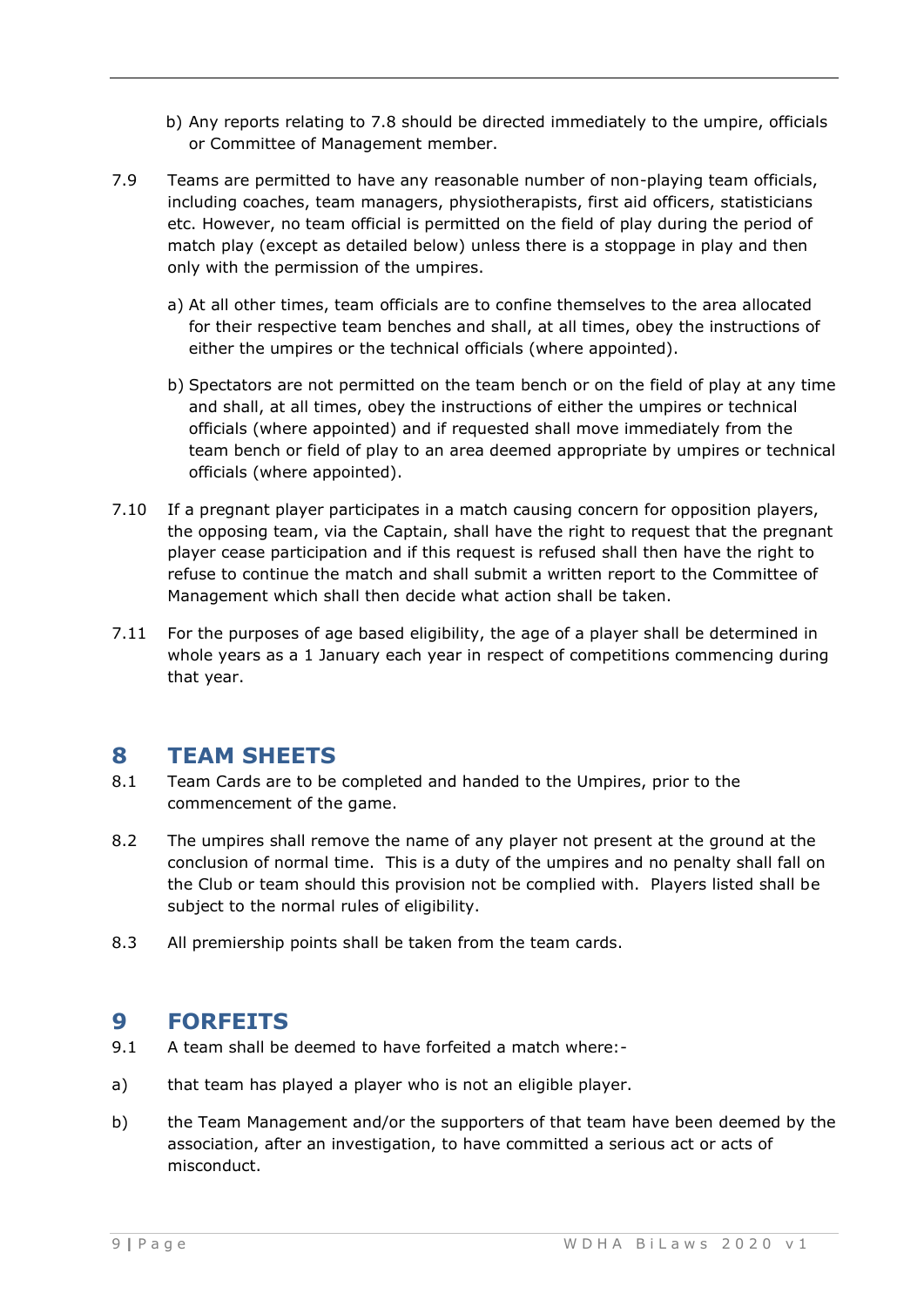- c) a player or the team or the Team Management has committed a serious breach of these regulations where match forfeit is the declared penalty
- d) the Affiliate for which the team competes has been declared by the association to be in Financial Default
- 9.2 In the event of a team being late, ten (10) minutes shall be allowed after which time the opposing team, if they have the required number of players, shall claim the game on a pre-match forfeit.
- 9.3 Should a team consider that exceptional circumstances exist to warrant the waiving of forfeiture, provisions of by-law 9.1, it may refer to the Committee of Management for consideration.
- 9.4 Any team receiving a pre-match forfeit shall be treated as having scored three (3) goals to nil (0) for that competition game (refer also to by-law 7.3)
- 9.5 In the event of two teams opposed in any fixture each giving a pre-match forfeit the points scored by each team shall be nil (0) and the goals scored nil (0).
- 9.6 Matches are to be played on the days designated. Exceptions will only be considered if both teams concerned approach the Secretary of the Committee at least fourteen (14) days prior to the scheduled match.
- 9.7 Any postponed match must be played within one (1) month of the scheduled date and not less than four (4) weeks prior to the semi-finals.

Any team giving a forfeit after a game has commenced shall be deemed to have lost the game and points shall be awarded as in by-law 7.3.

- 9.8 The Committee of Management shall have the power to take whatever action it deems necessary to assist, fine, disqualify or otherwise deal with a team which forfeits one or more matches during the season, provided such action is consistent throughout the season.
- 9.9 Where a match has been forfeited after a game has commenced, each team shall be credited with goals scored at the time of the forfeit.
- 9.10 The Umpires shall notify the Registrar, as soon as practicable, of the details of the forfeit.
- 9.11 Where a team has drawn a bye in any fixture, a team card shall not be submitted for that round.
- 9.12 If forfeit 3 days before the scheduled game time, umpires must be paid by the club who caused the forfeit, if a club forfeit on the day they must pay the umpire and a fine to be imposed by the WDHA

# <span id="page-10-0"></span>**10 FINALS**

10.1 At the conclusion of each year's fixtures, the first four teams in each grade shall compete in the final series.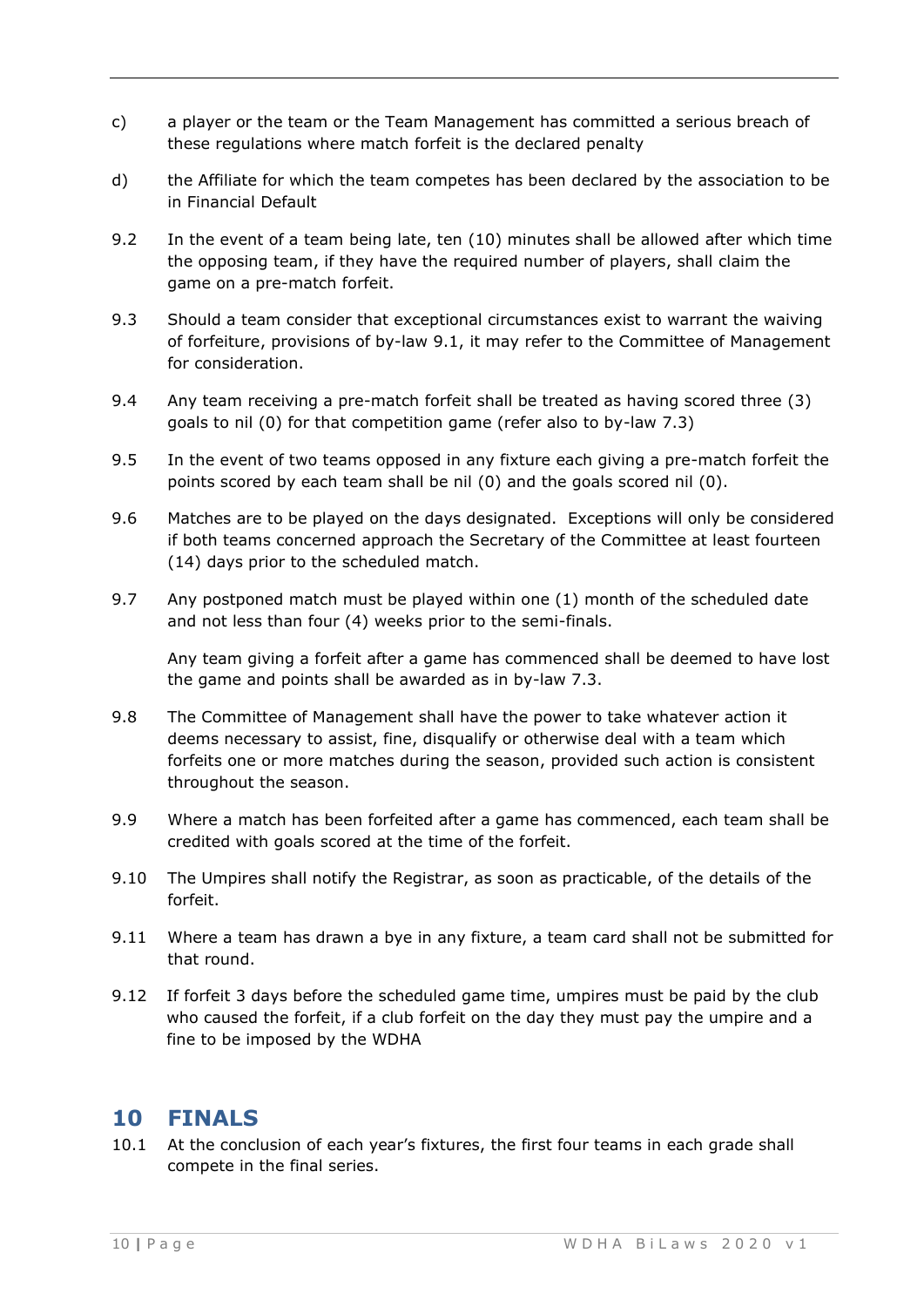10.2 Subject to by-law 4.7 a player shall not be eligible to play in final games unless the player has played an aggregate of at least five (5) games with the Team in the Division concerned during the season.

Clubs wishing to request an exemption for the purposes of obtaining a permit for an ineligible player to play in finals, must submit the Permit Request Form, available from the Secretary. WDHA will follow the Final Series Permit guidelines as used by Hockey Victoria.

- 10.3 The first semi-final shall be played between the third  $(3^{rd})$  and fourth  $(4^{th})$  teams and the second semi-final shall be played between the first  $(1<sup>st</sup>)$  and second  $(2<sup>nd</sup>)$  teams.
- 10.4 The preliminary final shall be played between the winner of the first semi-final and the loser of the second semi-final.
- 10.5 The grand final shall be played between the winner of the second semi-final and the winner of the preliminary final.
- 10.6 The winner of the grand final shall be the Premier team for that grade and the loser shall be the runner-up.
- 10.7 Clubs competing in any finals games must submit their team list to the Registrar by 6pm on the Thursday before the final to be played. The Registrar shall check eligibility of each named player and advise the Club concerned of any ineligible players listed. It shall then be the responsibility of the Club to ensure that only eligible players are included on the match card. Should the Registrar fail in this duty then all players listed on the submitted team list shall be considered eligible to play in the match concerned.
- 10.8 The grand-final, preliminary and semi-finals for one grade must be played on separate days.
- 10.9 In the event of a draw after normal time in first week of finals (excluding U/14) at the end of normal time the team finishing higher on the ladder shall be declared the winner.

In subsequent weeks of finals. It the event of a daw after normal time a Penalty Shootout shall take place. WDHA will follow the Hockey Victoria Penalty Shootout Competition rules

10.10 In Junior U/14 finals matches, In the event of a draw after normal time in first week of finals at the end of normal time the team finishing higher on the ladder shall be declared the winner.

In subsequent weeks of finals. It the event of a daw after normal time a Penalty Shootout shall take place. WDHA will follow the Hockey Victoria Penalty Shootout Competition rules

10.11 The organisation of grounds and playing times for finals will rest with the Committee of Management who may delegate this authority to a sub-committee. Any decisions would necessarily be made in this consultation with the Umpires Association, if in existence.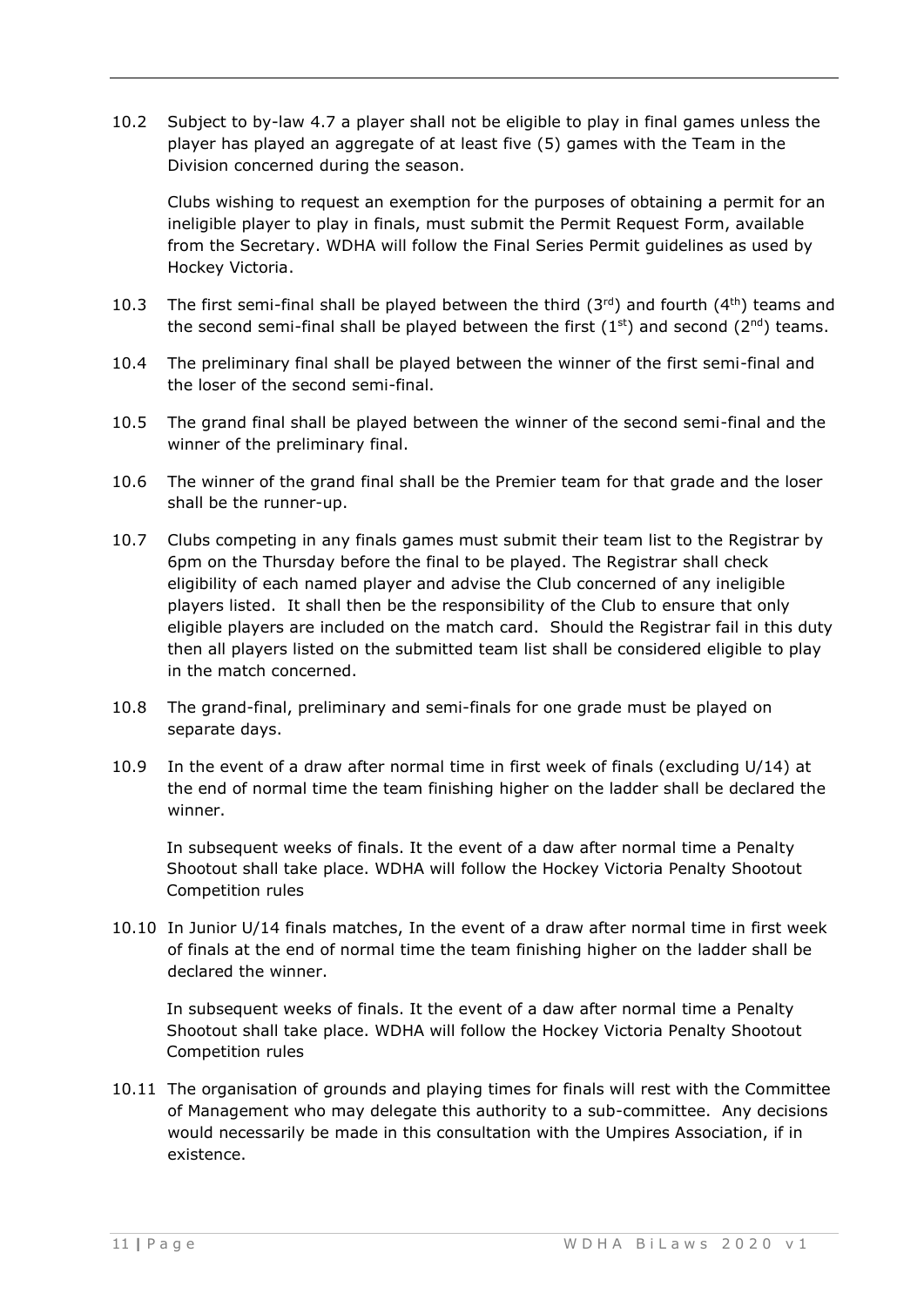# <span id="page-12-0"></span>**11 UMPIRES**

- 11.1 All umpires shall be bound by the rules and the by-laws of the Association.
- 11.2 When a Club or Team is named to supply umpires, it shall be the responsibility of that Club to ensure that an umpire is available. The Committee of Management shall determine any penalty to be applied for a breach of this by-law.
- 11.3 If the appointed umpire or umpires fail to be in attendance at any game within five (5) minutes of the scheduled starting time then the Captains concerned shall appoint an umpire or umpires.
- 11.4 At least two (2) representatives of every registered team must attend any seminar, tutorial, examination or other umpiring related function conducted by or on behalf of the Association. The Committee of Management shall determine any penalty to be applied if these requirements are not met and may waive the requirement in the case of junior players if considered appropriate.
- 11.5 At least two (2) members of each affiliated team must be financial members of the Warrnambool Hockey Umpires Association (if in existence). Teams failing to meet this requirement shall be fined an amount equivalent to two (2) Warrnambool Hockey Umpires Association fees.
- 11.6 Any player suspended from play (red card) may be reported to the Association Secretary by the umpires concerned if the infringement is serious enough to warrant consideration by the Tribunal. The report must be in writing and shall detail all circumstances of the suspension.
- 11.7 The selection of umpires for finals matches shall be decided by the Warrnambool Hockey Umpires Association after consultation with the Committee of Management. If the Warrnambool Hockey Umpires Association is not in existence then the total responsibility for finals umpiring shall rest with the Committee of Management.
- 11.8 During the match, an umpire may request that players, Team Management and spectators modify their behaviour, or that spectators and/or Team Management to change their position on or around the field to enable the match to be played safely and fairly. Such requests may be made directly to the person(s) involved or through the team captain(s). If such requests are not met, the umpire may:
	- a) take action in accordance with the Rules of Hockey,
	- b) stop the game until such time as the request(s) is complied with, or
	- c) terminate the game, and in that event shall submit a written report to the association, who shall act at their discretion.
- 11.9 Rostered Umpires shall have precedence. If no umpires are rostered or the rostered umpires fail to appear in time to start the match the two competing teams shall be responsible for the provision of one umpire. If only one rostered umpire is rostered to a game, the first named team shall be responsible for the provision of an umpire.
- 11.10 Umpires who commence the match shall not be replaced except: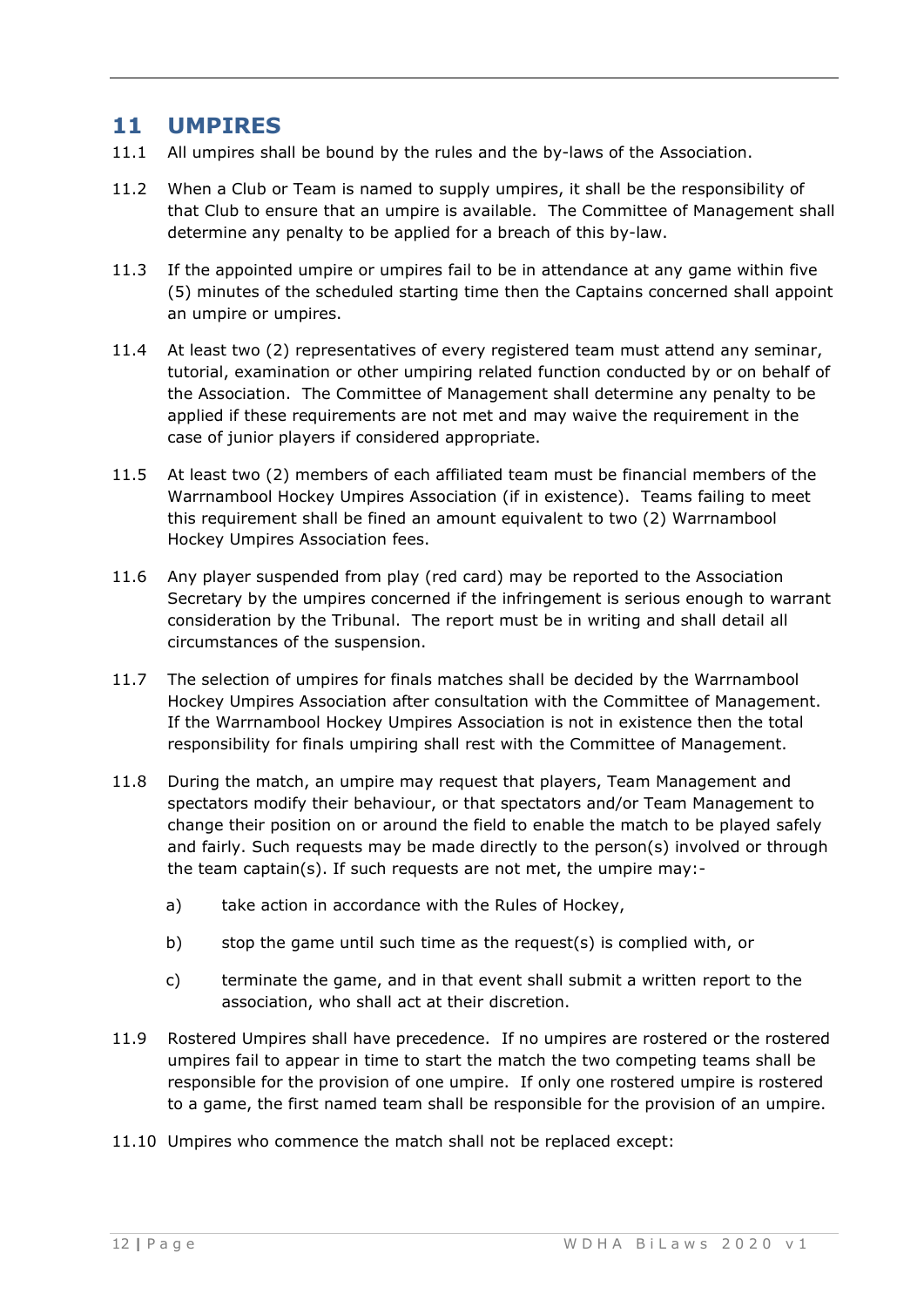- a) upon agreement between the captains or in the respect of Under-Age teams the team managers, where a Rostered umpire(s) arrives after commencement of the match.
- b) if an umpire becomes incapacitated, the captains shall agree on a replacement umpire.
- c) in exceptional circumstances and in the interests of proper control of an Under-Age match, an Accredited Umpire who has been rostered as a tester or tutor may take control of the match.
- 11.11 The failure of a team of an Affiliate to pay an umpire on match day as required, will incur a fine.

# <span id="page-13-0"></span>**12 ROSTERED DUTY**

- 12.1 When a Club or team is nominated to supply helpers for a nominated Association event it shall be the responsibility of the Club or team to ensure that helpers are available.
- 12.2 In the event of a club not meeting that commitment, a fine or other penalty may be imposed by the association.

# <span id="page-13-1"></span>**13 BEST AND FAIREST VOTING**

- 13.1 The umpires shall award votes on a three (3), two (2), one (1) basis to the three players on the ground they consider to be the best and fairest players in each nonfinals match, with three (3) going to the best, two (2) to the second and one (1) to the third.
	- a) For all senior & U/16's, Rule 13.1 will apply. For all U/12 & U/14 competitions, votes will be awarded by a person or persons selected prior to the games to determine the players they consider to be the best and fairest in each non-finals matches.
	- b) In all U/16, U/14 & U/12 non-final matches, best and fairest voting will be made for each gender, based on Rule 13.1 and 13.1a.
- 13.2 Votes will not be awarded if the match duration does not exceed one half of normal time of play.
- 13.3 All votes will count except for any player deemed to be ineligible to play.
- 13.4 At the end of the season, not including finals matches, the player's in each grade with the highest aggregate vote will be deemed the Best and Fairest player in that Grade.
- 13.5 Any player found guilty of an offence by the Tribunal shall be ineligible for the Best and Fairest for that season.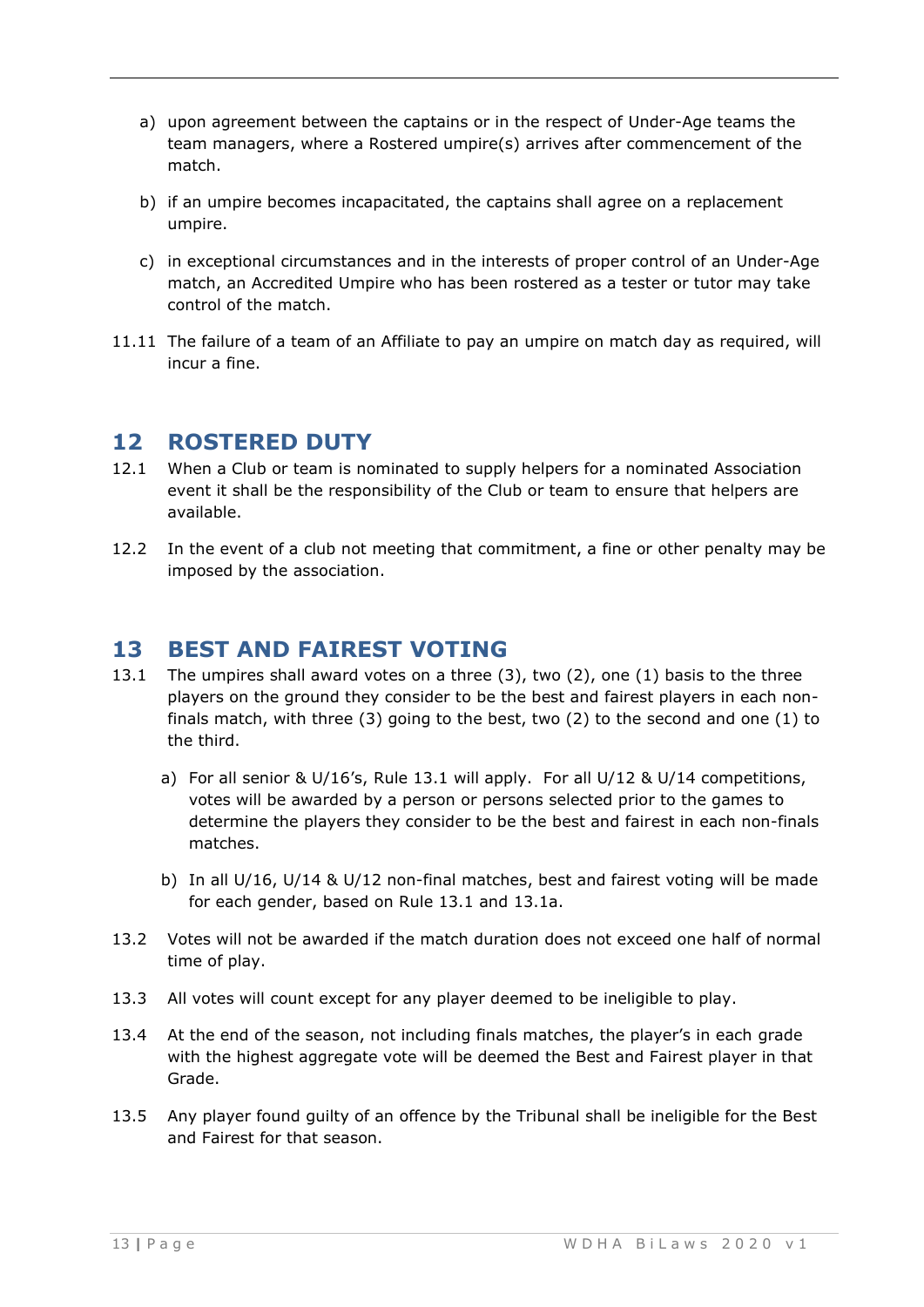# <span id="page-14-0"></span>**14 SPECIAL COMPETITIONS**

- 14.1 The Committee of Management shall have the power to determine the age limits applying to any competition played within the Junior Divisions. Any player not satisfying the set age limits shall be deemed ineligible for all matches in which they played, unless special permission has been granted by the Committee.
- 14.2 The Committee of Management may limit the number of males and /or females permitted to play in teams that are deemed as "mixed" competitions. Penalties for breaching such limits may also be set by the Committee of Management.
- 14.3 Provided that all other eligibility requirements are met, females may play in matches in Divisions designated as being Male competitions.
- <span id="page-14-1"></span>14.4 Males are ineligible to play in Divisions designated as being for Female competition.

# **15 PLAYING FEES**

- 15.1 The Committee of Management may determine the method and terms of payment of all Warrnambool District Hockey Association registration fees subject to the following conditions;
	- a) Registration fees are structured based on team entries rather than individual player fees.
	- b) Association Clubs will be invoiced based on team entries, with team fees due by the due date of the invoice.
- 15.2 A Club shall not be allowed to participate in any finals match if any fines or team fees are outstanding as at the scheduled commencement time of the match concerned (unless the fines or fees were notified to the Club within the fourteen(14) days preceding the match.
- 15.3 Life Members playing 50% or more games in a single season will be reimbursed  $1/15$ <sup>th</sup> of the team entry paid.

#### <span id="page-14-2"></span>**16 REPRESENTATIVE TEAMS**

- 16.1 The Committee of Management will make a payment to registered players that are selected in the following representative teams;
	- a) Australian or Australian Country teams  $$500$
- 16.2 The Committee of Management will make available petrol vouchers to registered players that are selected in the following representative teams;

| a) Victorian State or Victorian Country teams,         | \$50 |
|--------------------------------------------------------|------|
| b) Victorian State or Victorian Country Touring teams, | \$50 |
| c) State School Boys & Girls teams                     | \$50 |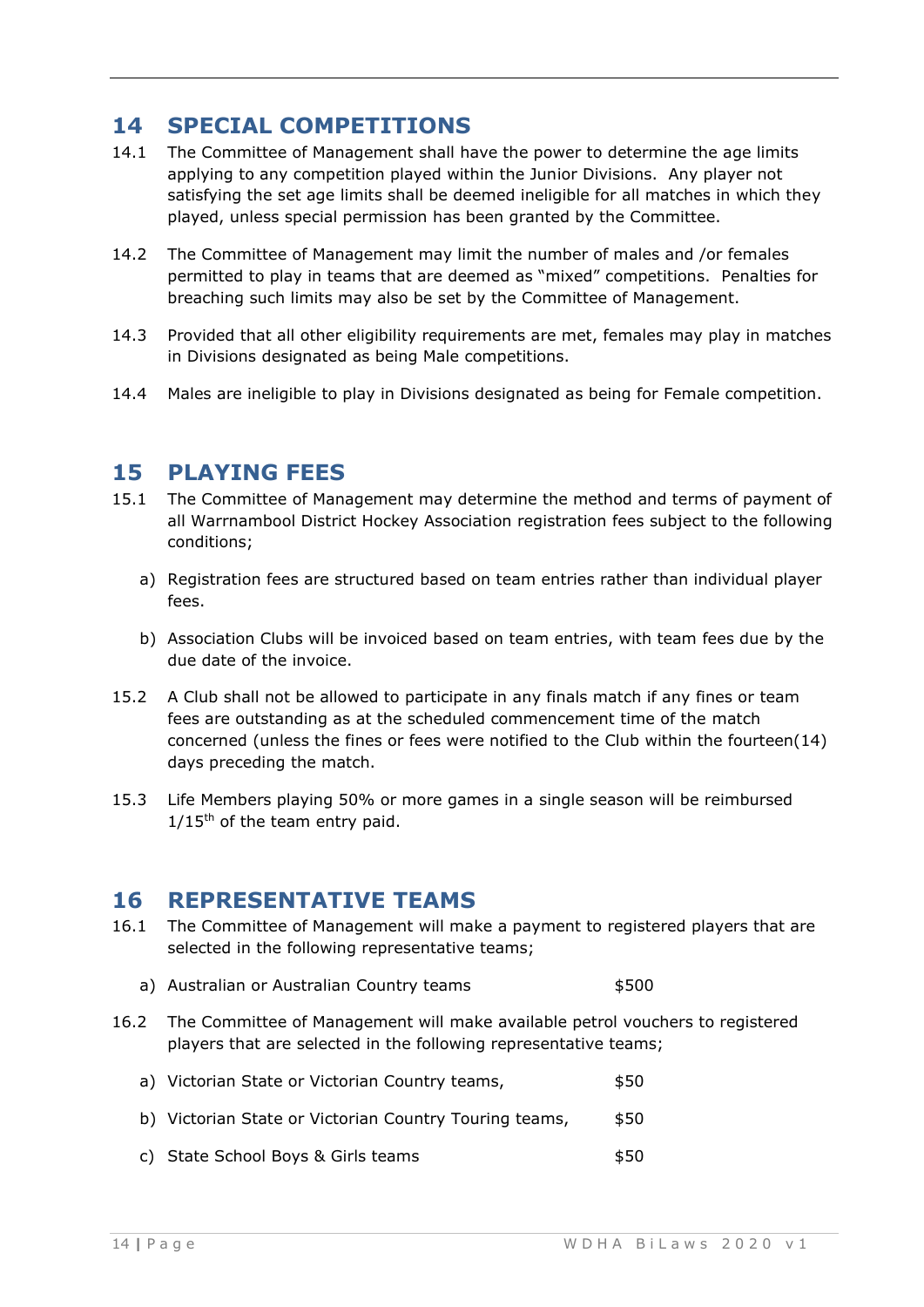16.3 Players must make a request to the Committee of Management for petrol vouchers, via an email or letter to the Secretary.

# <span id="page-15-1"></span><span id="page-15-0"></span>**17 TRIBUNAL ACTION**

# *Investigations Officer*

17.1 The Committee of Management shall appoint a person, prior to the commencement of the first game each season, to act as an Investigation Officer for the Association with respect to tribunal action.

# *Tribunal Panel*

- <span id="page-15-2"></span>17.2 The Committee shall appoint, prior to the commencement of the first game each season, a Tribunal panel of up to five (5) members, one of whom shall be appointed Tribunal Chairperson.
	- a) As far as possible, tribunal members shall have no vested interest in any affiliated Club.
	- b) The Chairperson of the Tribunal shall ensure that three (3) members of the panel are available to meet whenever required.

# <span id="page-15-3"></span>*CHARGE BROUGHT BY AN UMPIRE*

#### Umpire to charge player

- <span id="page-15-4"></span>17.3 The Officiating Umpire may charge a player with misconduct during any hockey match under the auspices of the Association.
- 17.4 The Officiating Umpire must not charge a player with misconduct unless the umpire considers that, in all circumstances; the dispositions available to the umpire under the FIH Rules of Hockey do not adequately address the severity of the misconduct the subject of the charge.

#### Umpire to Notify the Association

- <span id="page-15-5"></span>17.5 The Officiating Umpire must, not later than 5pm, the following day after the conclusion of the match referred to in rule 13.3, notify the Secretary of the Committee in writing of the charge proposed to be made and must include in that notice;
	- a) the name of the player charged and the Club for which the player took the field,
	- b) the grade, venue and time of match,
	- c) the Club representing the opposing team,
	- d) any penalties imposed by the umpire during the match, and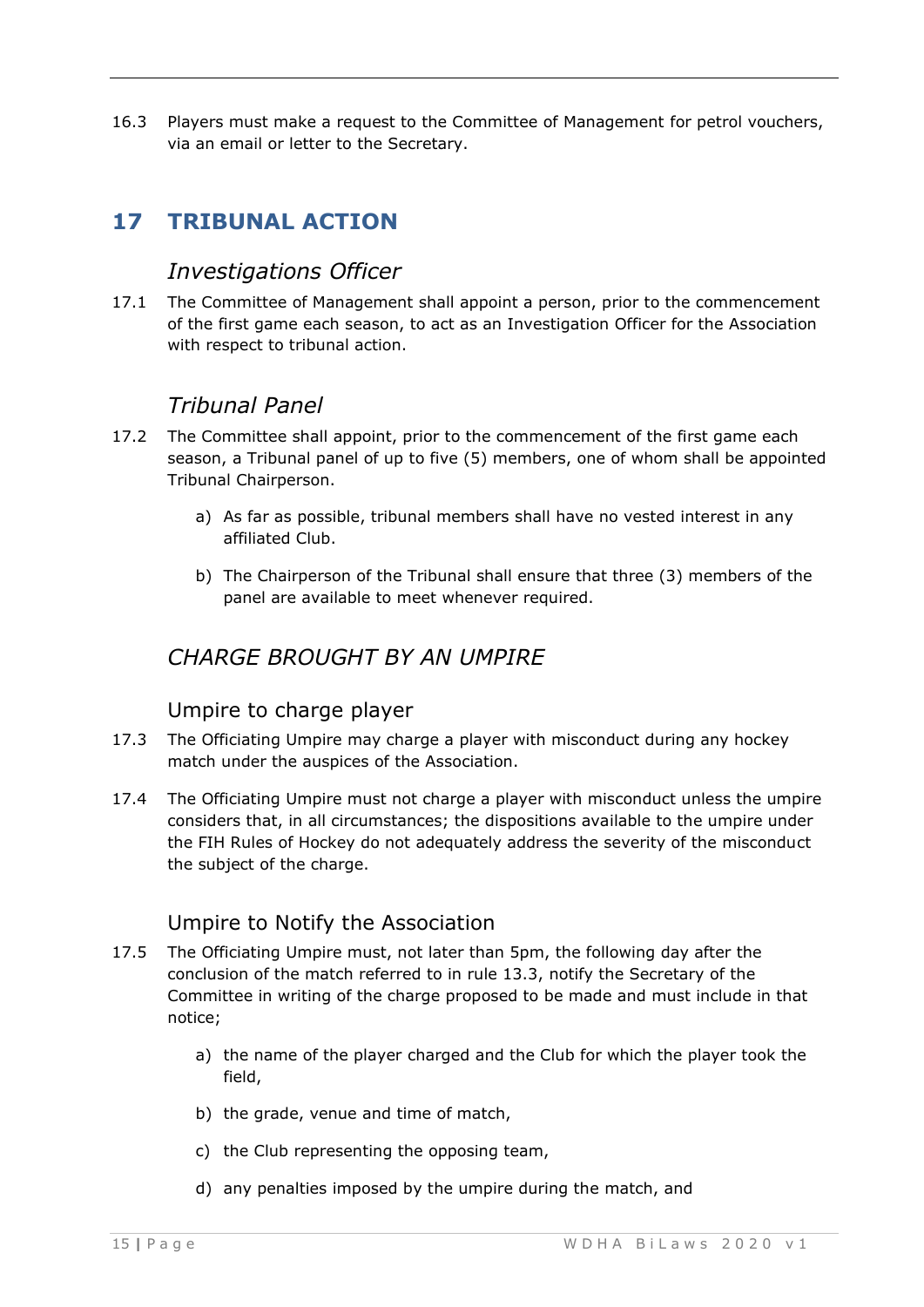- e) details of the incident the subject of the charge, including details of the misconduct alleged against the player.
- 17.6 Written notification pursuant to Rule 13.5 can be lodged to the Secretary of the Committee via email or letter only.

# The Charge

<span id="page-16-1"></span><span id="page-16-0"></span>17.7 The notification by an Officiating Umpire, pursuant to Rule 13.5, shall constitute the charge against the player named in that notification.

# *CHARGE BROUGHT BY INVESTIGATIONS OFFICER*

## **Complaints**

- <span id="page-16-2"></span>17.8 Any person may, no later than 5pm the following day after the occurrence of the relevant incident, give notice in writing to the Secretary of the Committee of;
	- a) a complaint concerning misconduct by a player, official or other person associated with a Club or Team during, or in connection with, any hockey match conducted under the auspices of the Association, or
	- b) a complaint made pursuant to Hockey Victoria Code of Conduct.
- 17.9 The Secretary of the Committee must, within two (2) days after receipt of the complaint, forward a copy of that complaint to the Investigations Officer and invite that person to investigate the complaint.

# Investigation of Complaint

<span id="page-16-3"></span>17.10 The Investigations Officer must, as soon as practicable after the receipt of a copy of a complaint investigate the complaint and determine whether a charge should be brought against an individual or an Affiliate to be heard and determined by the Tribunal Panel.

#### No case to answer

- <span id="page-16-4"></span>17.11 If, after carrying out an investigation into the complaint, the Investigations Officer decides that the complaint does not disclose a case to answer and that no charge should be brought, the Investigations Officer must give notice in writing of that decision to the Secretary of the Committee.
- 17.12 The Secretary of the Committee must, within two (2) days of being notified under Rule 13.11, give notice in writing to:
	- a) the person or Affiliate the subject of the complaint, and
	- b) the complainant.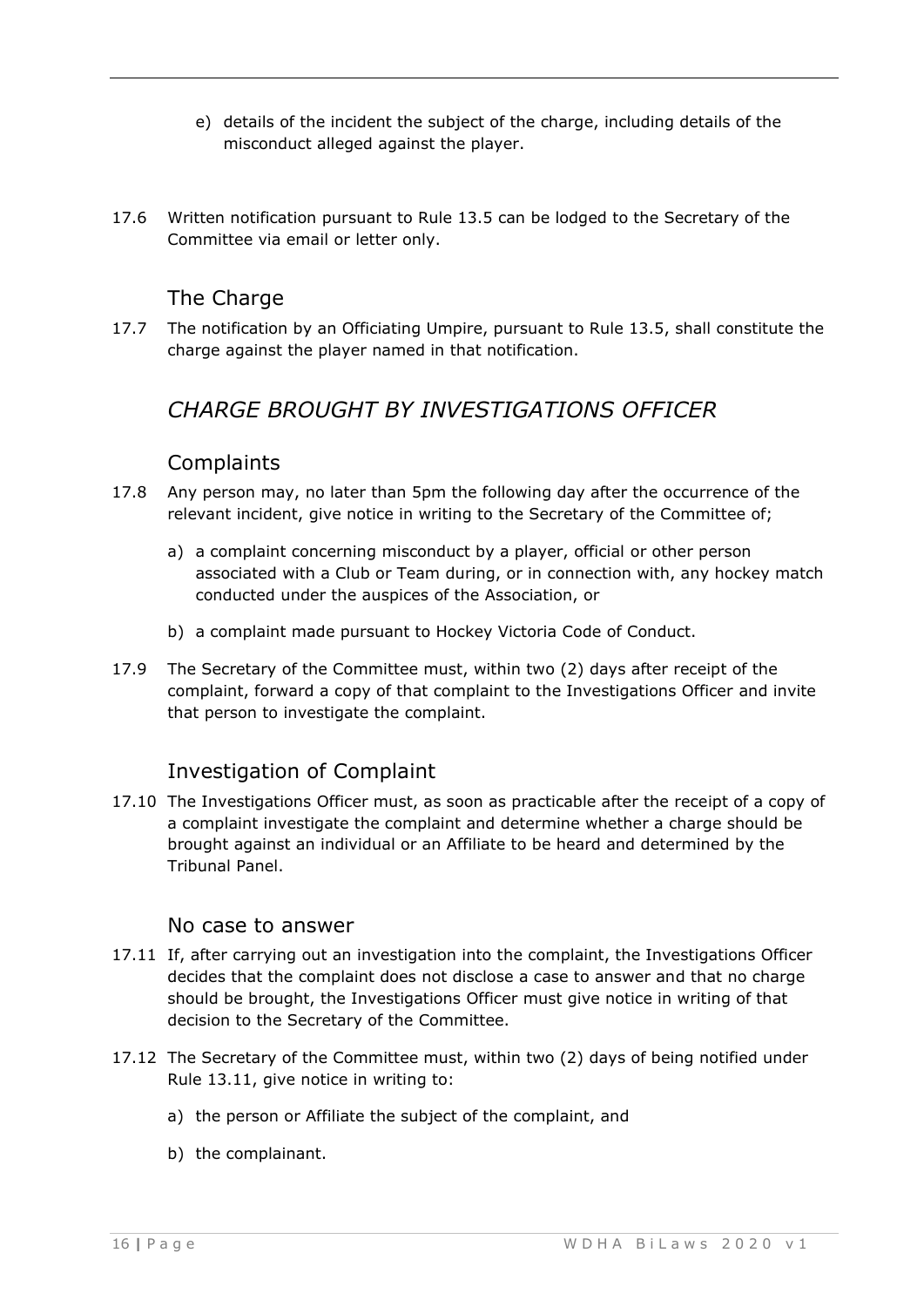# Decision to bring charge

- <span id="page-17-0"></span>17.13 If, after carrying out an investigation into the complaint, the Investigations Officer decides that a charge should be brought against an individual or an Affiliate, the Investigations Officer must give notice in writing of that decision by forwarding copy of the charge to the Secretary of the Committee.
- 17.14 A charge must be in writing and must include, as appropriate the following information;
	- a) the name of the individual or Affiliate the subject of the charge,
	- b) details of the incident the subject of the charge, including details of the misconduct alleged against the person charged, and
	- c) a summary of the evidence of each witness to be called by the Investigations Officer in support of the charge.

# <span id="page-17-1"></span>*TRIBUNAL PANEL*

#### Secretary to convene Tribunal Panel

- <span id="page-17-2"></span>17.15 The Secretary of the Committee must, within two (2) days after the receipt of a notification from an Officiating Umpire, pursuant to Rule 13.3, or from an Investigations Officer, pursuant to Rule13.13;
	- a) commence convening the Tribunal Panel, to hear and determine the charge, and
	- b) subsequent to the confirmation of the Tribunal Panel provide those members a copy each of:
		- i. the charge,
		- ii. any submissions and statements that are received in relation to the matter should be forwarded to all Tribunal Panel members prior to the hearing.
- 17.16 The Secretary of the Committee must ensure that every Tribunal Panel is chaired by a legally-qualified person.

# Secretary to give notice of hearing

- <span id="page-17-3"></span>17.17 The Secretary of the Committee must, within two (2) days of confirmation of the panel members, give notice in writing of the date, time and venue fixed for the hearing of the charge, together with the names of the persons who have been invited to constitute the Tribunal Panel to:
	- a) the person charged;
	- b) as appropriate, the umpire or the complainant; and
	- c) as applicable, the Investigations Officer.
- 17.18 The Secretary must, in any notice given to a person charged pursuant to Rule 13.17: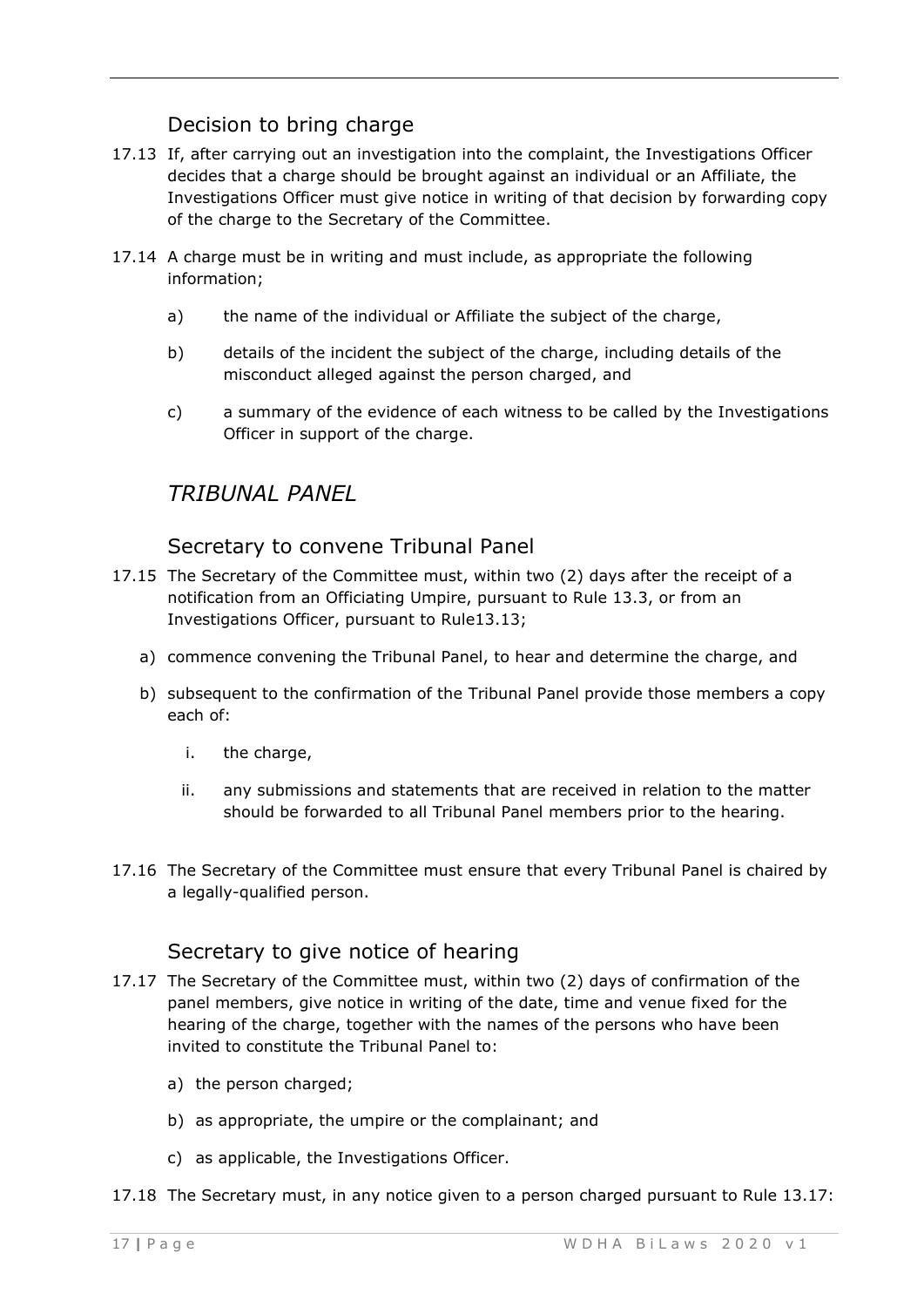- a) include a copy of the charge; and
- b) reproduce Rules 13.19 and 13.20 and draw the attention of the person charged to those Rules.

## Response of person charged

- <span id="page-18-0"></span>17.19 No later than 4 pm on the second day after notification was given pursuant to Rule 13.17, the person the subject of the charge must notify the Secretary of the Committee, by email or letter, whether the person proposes to plead guilty or not guilty at the hearing of the charge.
- 17.20 (a) The period of time, for the purposes of Rule 13.19, must be calculated by reference to the date and time recorded on the email or letter from the Secretary of the Committee by which the notification was given to the person.

(b) In the event that a person fails to give notice, pursuant to Rule 13.19, it will be presumed that the person has pleaded not guilty to the charge and a contested hearing will be convened.

#### Plea hearing

- <span id="page-18-1"></span>17.21 In the event that a person gives notice, pursuant to Rule 13.19, that the person proposes to plead guilty at the hearing of the charge, the hearing of the charge must proceed as a plea hearing on the basis that the charge has been proven.
- 17.22 A person shall have the right to obtain the services of a Defence Advocate to assist them at a plea hearing.
- 17.23 The umpire who charged the person and the complainant may be required to attend a plea hearing.

# Contested hearing

- <span id="page-18-2"></span>17.24 In the event that a person gives notice, pursuant to Rule 13.19, that the person proposes to plead not guilty at the hearing of the charge, the Investigations Officer, where appointed under the terms of Rule 13.9, must be prepared to attend the contested hearing if required.
- 17.25 A person shall have the right to obtain the services of a Defence Advocate to assist them at a contested hearing.

# Conduct of hearings

<span id="page-18-3"></span>17.26 A Tribunal Panel is bound by the Rules of natural justice but may otherwise regulate its proceedings.

#### Expert evidence

<span id="page-18-4"></span>17.27 A person must not, subject to Rule 13.28, seek to adduce any expert evidence unless that person has given notice, at least two (2) days before the time fixed for the hearing, of: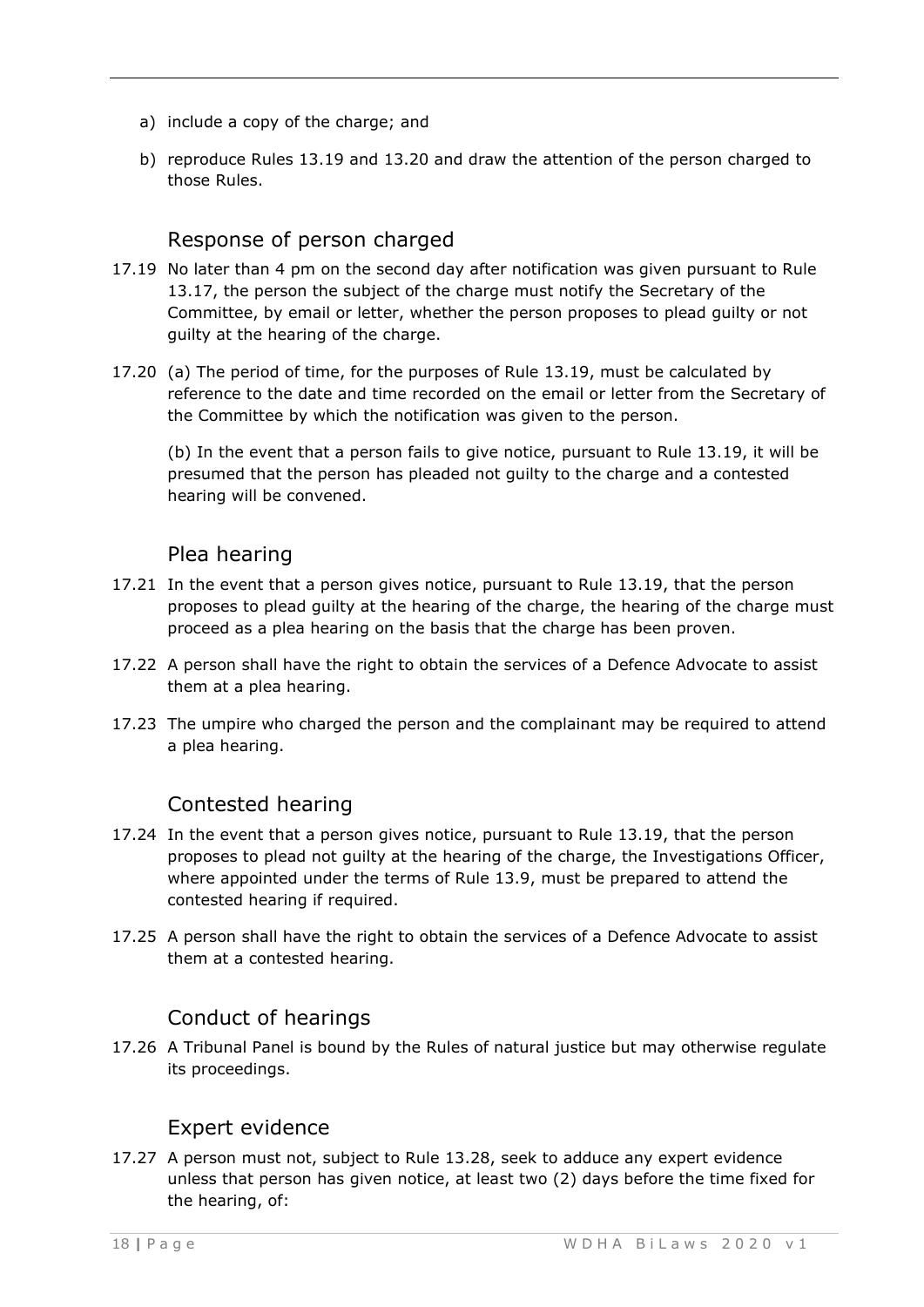- a) the name and professional address of the expert;
- b) the qualifications and area of expertise of the expert; and
- c) a summary of the substance of the evidence sought to be adduced from that expert.
- 17.28 A Tribunal Panel may waive compliance with Rule 13.27 and permit such expert evidence to be adduced subject to any conditions it considers appropriate.

#### No attendance at the hearing

- <span id="page-19-0"></span>17.29 In the event that a person fails to attend the hearing of a Tribunal Panel to answer a charge, the Tribunal Panel may proceed to hear and determine the charge in that person's absence as if it were:
	- a) if the person has previously given notice (pursuant to Rule 13.19) that the person intends to plead guilty, a plea hearing; or
	- b) in any other case, a contested hearing.

#### Charge not proven

<span id="page-19-1"></span>17.30 If, following a contested hearing, the charge has not been proven to the comfortable satisfaction<sup>1</sup> of the Tribunal Panel, it must dismiss the charge.

#### Charge proven

<span id="page-19-2"></span>17.31 If, following a contested hearing, the charge has been proven to the comfortable satisfaction**<sup>1</sup>** of the Tribunal Panel, or alternatively, if the matter proceeded direct to a plea hearing pursuant to Rules 13.21–13.23 hereof, the relevant hearing must proceed to hear any plea in mitigation made by the person or the person's advocate.

**<sup>1</sup> Comfortable satisfaction**: This standard of proof requires the tribunal panel to be satisfied that the offence with which the person is charged has been established to a degree greater than mere balance of probabilities but less than proof beyond reasonable doubt. The person charged need only prove any fact asserted by that person on the balance of probabilities.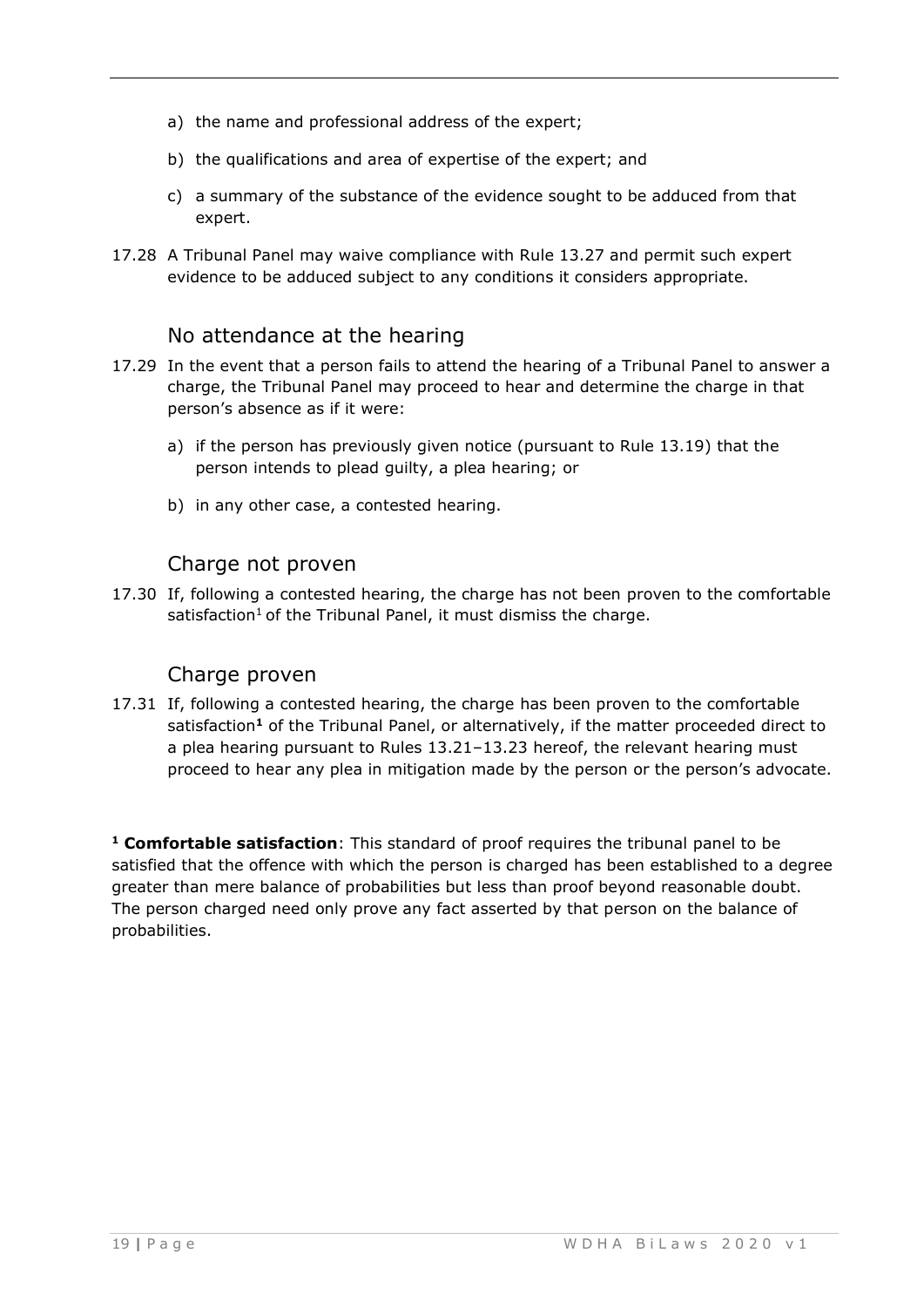## Penalties – individual

- <span id="page-20-0"></span>17.32 After hearing any plea in mitigation made by the person, or the person's advocate, a Tribunal Panel may impose any penalty which it considers appropriate in the circumstances, including:
	- a) a reprimand;
	- b) a fine;
	- c) a term of suspension (including by reference to a number of matches); or
	- d) a combination of a reprimand, a suspension or a fine.

## Discount for early plea of guilty

<span id="page-20-1"></span>17.33 If a person gives notice, in accordance with Rule 13.19, that the person proposes to plead guilty, the Tribunal Panel must take the fact of that early concession into account in determining any penalty and, subject only to any circumstances to the contrary, must discount (to the extent it considers appropriate) the penalty it would otherwise have imposed.

#### Power to suspend penalty

<span id="page-20-2"></span>17.34 A Tribunal Panel may impose a fine, or a term of suspension, upon condition that that penalty is partially, or wholly, suspended upon the person giving an undertaking to be of good behaviour for a specified period of time or number of matches.

#### Penalties – Affiliate

- <span id="page-20-3"></span>17.35 In addition to any penalty imposed on a player, official or other person associated with an Affiliate, a Tribunal Panel may impose any penalty which it considers appropriate in the circumstances against the Affiliate with which the player, official or other person is associated, including:
	- a) a fine;
	- b) a term of suspension, during which the Affiliate is barred from entering a team in any competition conducted by the Association;
	- c) the forfeiture of competition points of the team of the Affiliate for which the player took the field;
	- d) the imposition of penalty points against the team of the Affiliate for which the player took the field; or
	- e) a combination of a fine, the forfeiture of competition points or the imposition of penalty points.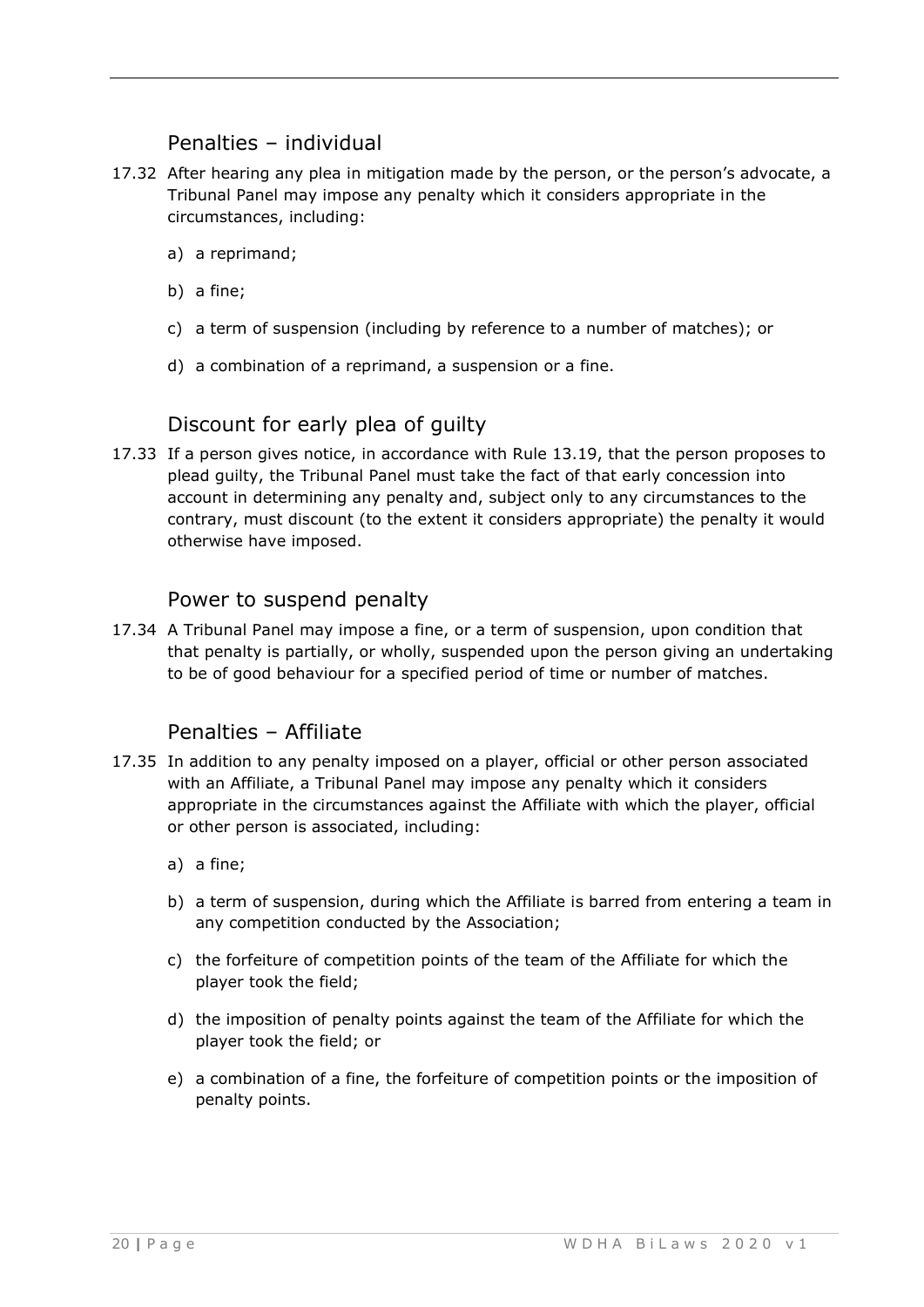## Power to order replay of match

<span id="page-21-0"></span>17.36 A Tribunal Panel may also require that the match in which the incident the subject of the charge occurred be replayed.

# Affiliate: Opportunity to be heard

- <span id="page-21-1"></span>17.37 If the person charged is not an Affiliate, a Tribunal Panel must not impose a penalty against the Affiliate with which the person charged is associated unless that Affiliate has first been given an opportunity to be heard.
- 17.38 The Secretary of the Committee must, if so requested by the Chairperson of a Tribunal Panel, give notice in writing to an Affiliate of the time, date and venue fixed for the hearing to determine if any penalty should be imposed against it.
- 17.39 The date and time fixed for the hearing must be at least two (2) days after the time at which the notice, under Rule 13.38, is given.

#### Oral decision

<span id="page-21-2"></span>17.40 A Tribunal Panel must announce its decision as to any penalty to be imposed against an individual or an Affiliate prior to the conclusion of a hearing.

# Stay of decision

- <span id="page-21-3"></span>17.41 A Tribunal Panel may, upon application made (prior to the conclusion of a hearing) by a person against whom a charge is found to have been proven, grant a stay of its decision pending the outcome of any appeal made against that decision (in accordance with Part 14 of these Rules) subject to any conditions it considers appropriate.
- <span id="page-21-4"></span>17.42 Any stay granted by a Tribunal Panel must be taken to have expired unless an appeal is made in accordance with Part 14.

# **GENERAL**

# *Notice of decision by Secretary*

- <span id="page-21-5"></span>17.43 The Secretary of the Committee must, within one day after the conclusion of a hearing, give written notice of a Tribunal Panel's decision to:
	- a) the person charged (as per Rule 13.44 hereto);
	- b) the Affiliate with whom that person is associated (as per Rule 13.44 hereto); and
	- c) as appropriate, the umpire or the complainant.
	- d) as applicable, the Investigation Officer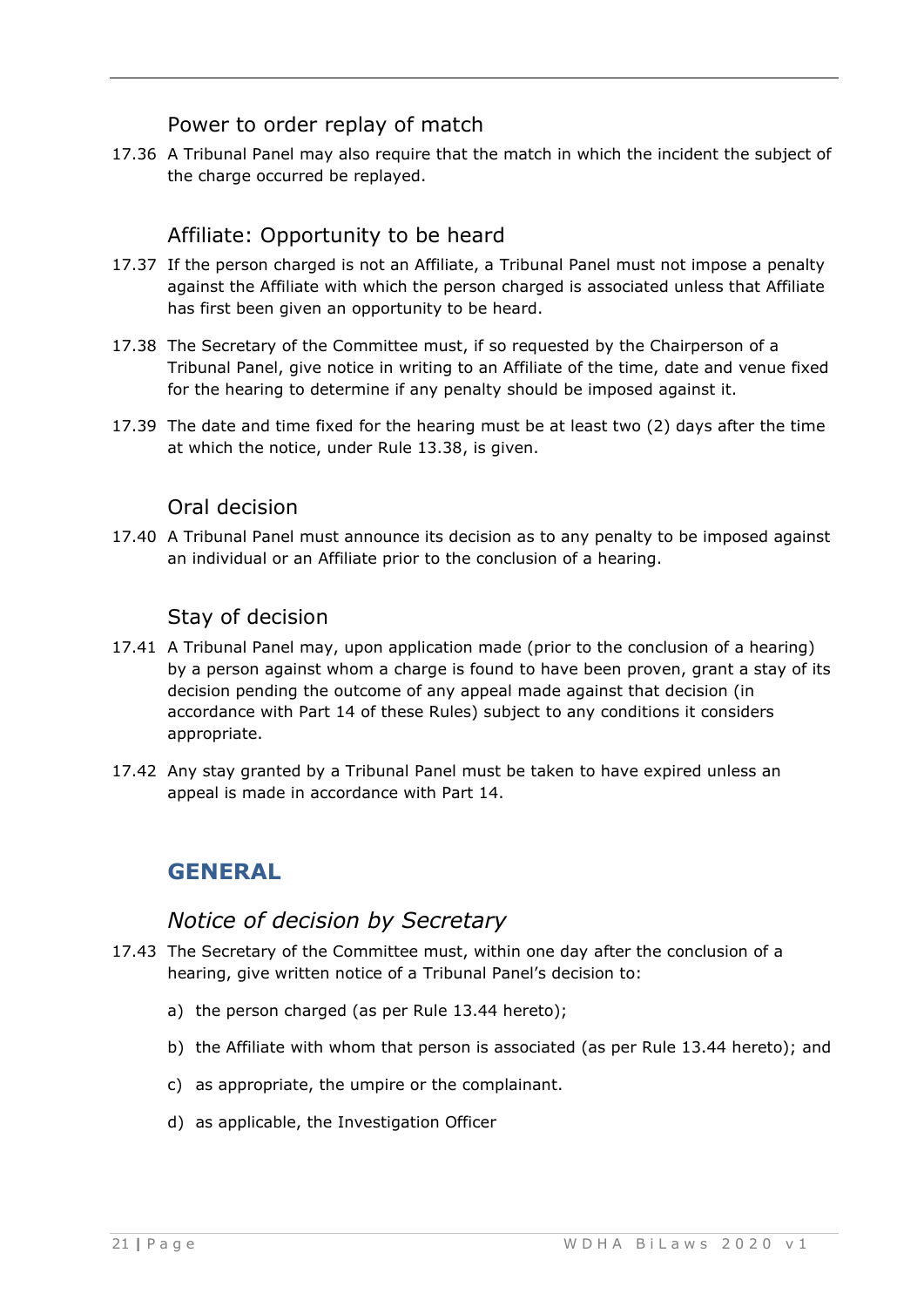# *Method of notification by the Secretary*

<span id="page-22-0"></span>17.44 Service of notices by the Secretary to a person charged, and/or to an Affiliate, addressed to the person's web mail address of the relevant Affiliate shall be sufficient service for the purposes of these Rules.

# *Secretary to keep records*

- <span id="page-22-1"></span>17.45 The Secretary of the Committee must maintain a register of the result of every hearing of a Tribunal Panel including:
	- a) the name of the person charged;
	- b) whether the person pleaded guilty or contested the charge; and
	- c) the decision of the Tribunal Panel, including the terms of any penalty imposed.

# *Amendment of the Website Results*

<span id="page-22-2"></span>17.46 The Secretary must, within one day after giving the notice required by Rule 13.43, cause any relevant amendment to be made in the website results to give effect to a decision of a Tribunal Panel.

# *Delegation by Secretary*

- <span id="page-22-3"></span>17.47 The Secretary may delegate to any other Committee Member any of the Secretary's powers, duties or functions under this Part, except this power of delegation.
- <span id="page-22-4"></span>17.48 Any delegation made by the Secretary under Rule 13.47 must be made in writing.

# <span id="page-22-5"></span>**18 TRIBUNAL APPEAL BOARD**

#### *Chairperson*

18.1 The Committee of Management must appoint a legally-qualified person to be the Chairperson of every appeals board convened in accordance with this Part (the Chairperson).

# <span id="page-22-6"></span>*APPEAL*

# Appeal from Tribunal Panel decision

- <span id="page-22-7"></span>18.2 Any person who is the subject of a decision of a Tribunal Panel may appeal against that decision (appeal).
- 18.3 An appeal must be made no later than 4 pm on the second day after the time at which notification of the relevant decision was given by the Secretary pursuant to Rule 13.43, calculated by reference to the date and time recorded on the email by which such notification was given.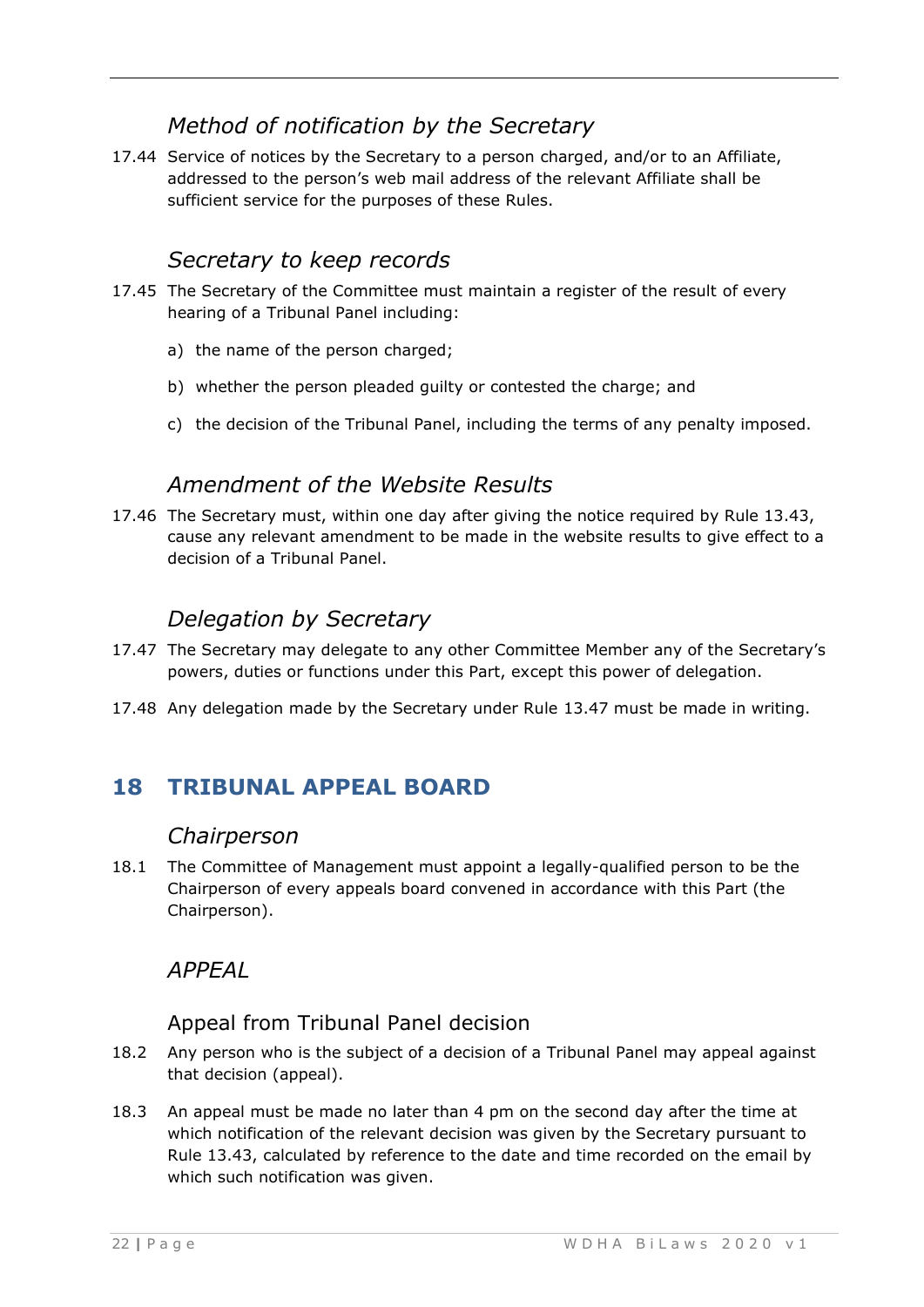- 18.4 An appeal must be made in writing and must:
	- a) state whether the appeal is against the whole of the decision of the Tribunal Panel or only against the penalty imposed; and
	- b) include a copy of the notice of the relevant decision given by Secretary.

# Appeal fee

- <span id="page-23-0"></span>18.5 A fee of \$500.00 must be paid to the Secretary or Registrar no later than the same time that the appeal must be made as advised in Rule 14.3 by:
	- a) cheque;
	- b) money order;
	- c) cash; or
	- d) electronic funds transfer.
- 18.6 The fee, paid in accordance with Rule 14.5, may be refunded (at the discretion of the appeal board and/or the Association) if the individual or Affiliate is successful in the appeal.

#### No stay

<span id="page-23-2"></span><span id="page-23-1"></span>18.7 The making of an appeal does not operate as a stay on the decision of the Tribunal Panel against which the appeal is made (the decision).

# *APPEALS FROM TRIBUNAL PANEL*

#### Secretary to convene appeal board

- <span id="page-23-3"></span>18.8 If an appeal has been made in compliance with Rules 14.3, 14.4 and 14.5, the Secretary must, within two (2) days of receipt of that application:
	- a) commence convening an appeal board, comprising the Chairperson and another four members of the Tribunal panel pursuant to Rule 10.2, to consider and determine the appeal; and
	- b) subsequent to the confirmation of the appeal board members provide those members a copy each of:
		- i. the appeal; and
		- ii. the documents which were considered by the Tribunal Panel in making the decision.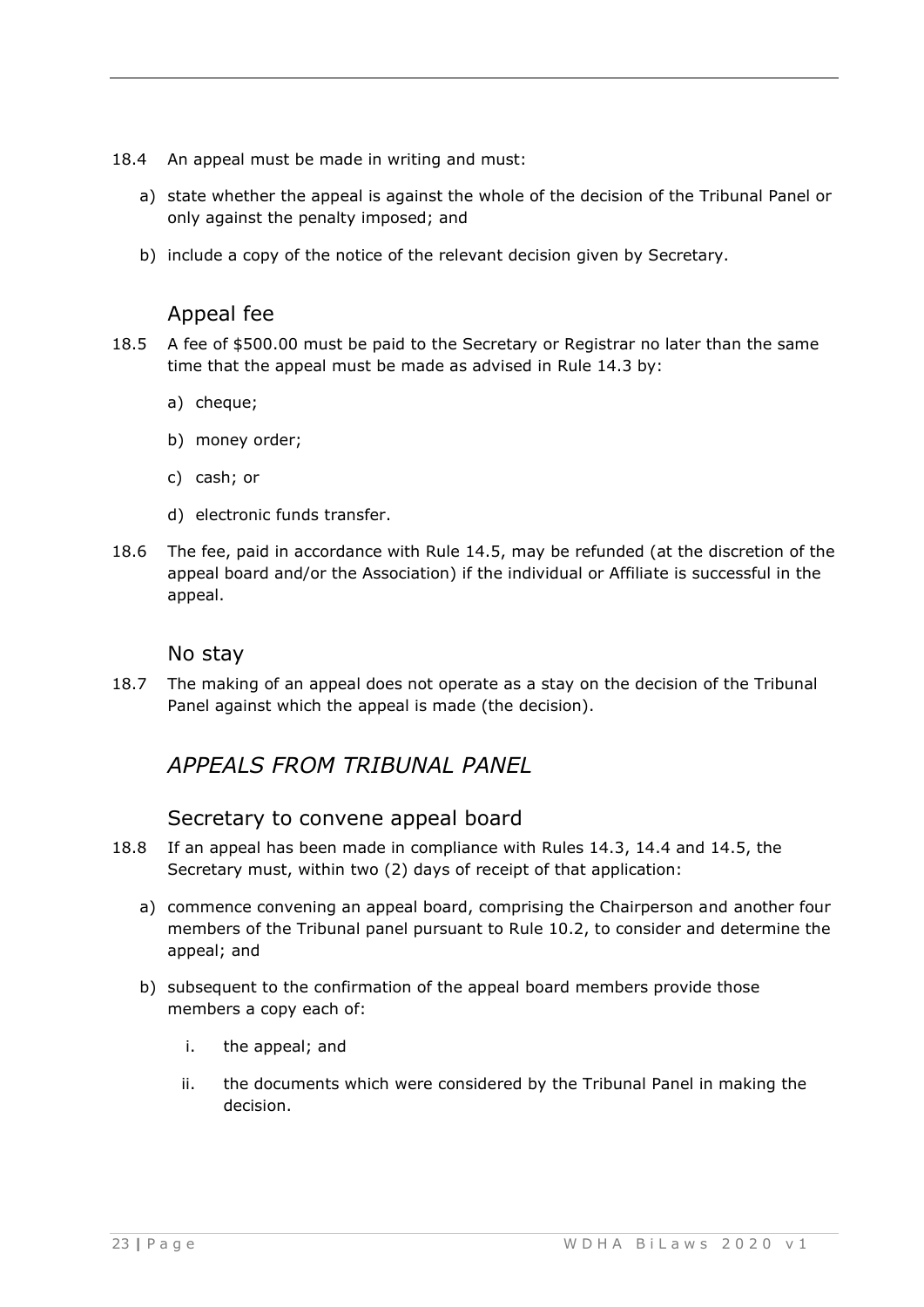## Secretary to give notice of hearing

- <span id="page-24-0"></span>18.9 The Secretary must give notice in writing of the date, time and venue fixed for the hearing of the appeal to:
	- a) the appellant;
	- b) as appropriate, the umpire or the complainant; and
	- c) as applicable, the Investigations Officer.
- 18.10 The date and time fixed for the hearing of an appeal must be at least two days after the time at which the notice, under Rule 14.9, is given.

#### Nature of hearing

<span id="page-24-1"></span>18.11 An appeal must proceed as a new hearing and the appeal board must not have regard to the reasons (if any) of the Tribunal Panel given with respect to the decision.

#### Plea hearing

- <span id="page-24-2"></span>18.12 In the event that an appeal is made only against the penalty imposed under the decision, the hearing of the appeal must proceed as a plea hearing on the basis that the charge has been proven.
- 18.13 The umpire who charged the person and the complainant may be required to attend a plea hearing.

#### Contested hearing

<span id="page-24-3"></span>18.14 In the event that an appeal is made against the whole of the decision, the hearing of the appeal must proceed as a contested hearing and the Investigations Officer, where appointed under terms of Rule 13.9, must be prepared to attend the contested hearing if required.

#### Conduct of hearings

<span id="page-24-4"></span>18.15 An appeal board is bound by the Rules of natural justice but may otherwise regulate its proceedings.

#### Expert evidence

- <span id="page-24-5"></span>18.16 A person must not, subject to Rule 13.28, seek to adduce any expert evidence unless that person has given notice, at least one business day before the time fixed for the hearing, of:
	- a) the name and professional address of the expert;
	- b) the qualifications and area of expertise of the expert; and
	- c) a summary of the substance of the evidence sought to be adduced from that expert.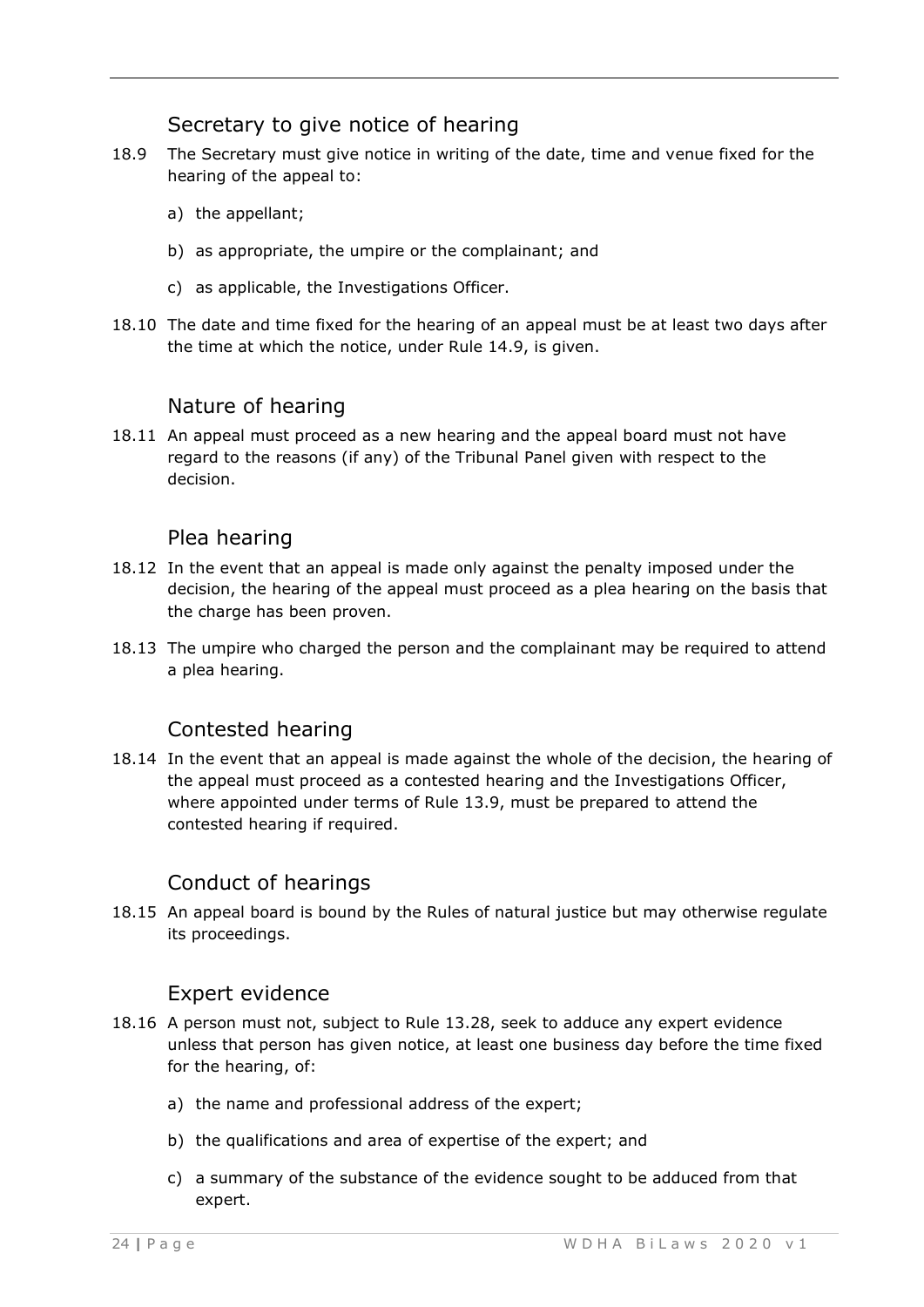18.17 An appeal board may waive compliance with Rule 13.27 and permit such evidence to be adduced subject to any conditions it considers appropriate.

#### No attendance at the hearing

- <span id="page-25-0"></span>18.18 In the event that an appellant fails to attend the hearing of an appeal, the appeal must be taken to have been abandoned and the appeal board must:
	- a) dismiss the appeal;
	- b) set-aside the decision;
	- c) impose a penalty in terms identical to that imposed under the decision; and
	- d) lift any stay granted in connection with the appeal.

#### Charge not proven

- <span id="page-25-1"></span>18.19 If, following a contested hearing, the charge has not been proven to the comfortable satisfaction<sup>1</sup> of the appeal board it must:
	- a) allow the appeal;
	- b) set-aside the decision; and
	- c) dismiss the charge.

#### Charge proven

<span id="page-25-2"></span>18.20 If, following a contested hearing, the charge has been proven to the comfortable satisfaction**<sup>1</sup>** of the appeal board, or alternatively, if the matter went direct to a plea hearing pursuant to Rules 14.12–14.13 hereof, the relevant hearing must proceed to hear any plea in mitigation made by the person or the person's advocate.

#### Penalties – individual

- <span id="page-25-3"></span>18.21 After hearing any plea in mitigation made by the person or the person's advocate an appeal board may impose any penalty which it considers appropriate in the circumstances, including:
	- a) a reprimand;
	- b) a fine;
	- c) a term of suspension (including by reference to a number of matches); or
	- d) a combination of a reprimand, a fine or a suspension.

**<sup>1</sup>Comfortable satisfaction**: This standard of proof requires the tribunal panel to be satisfied that the offence with which the person is charged has been established to a degree greater than mere balance of probabilities but less than proof beyond reasonable doubt. The person charged need only prove any fact asserted by that person on the balance of probabilities.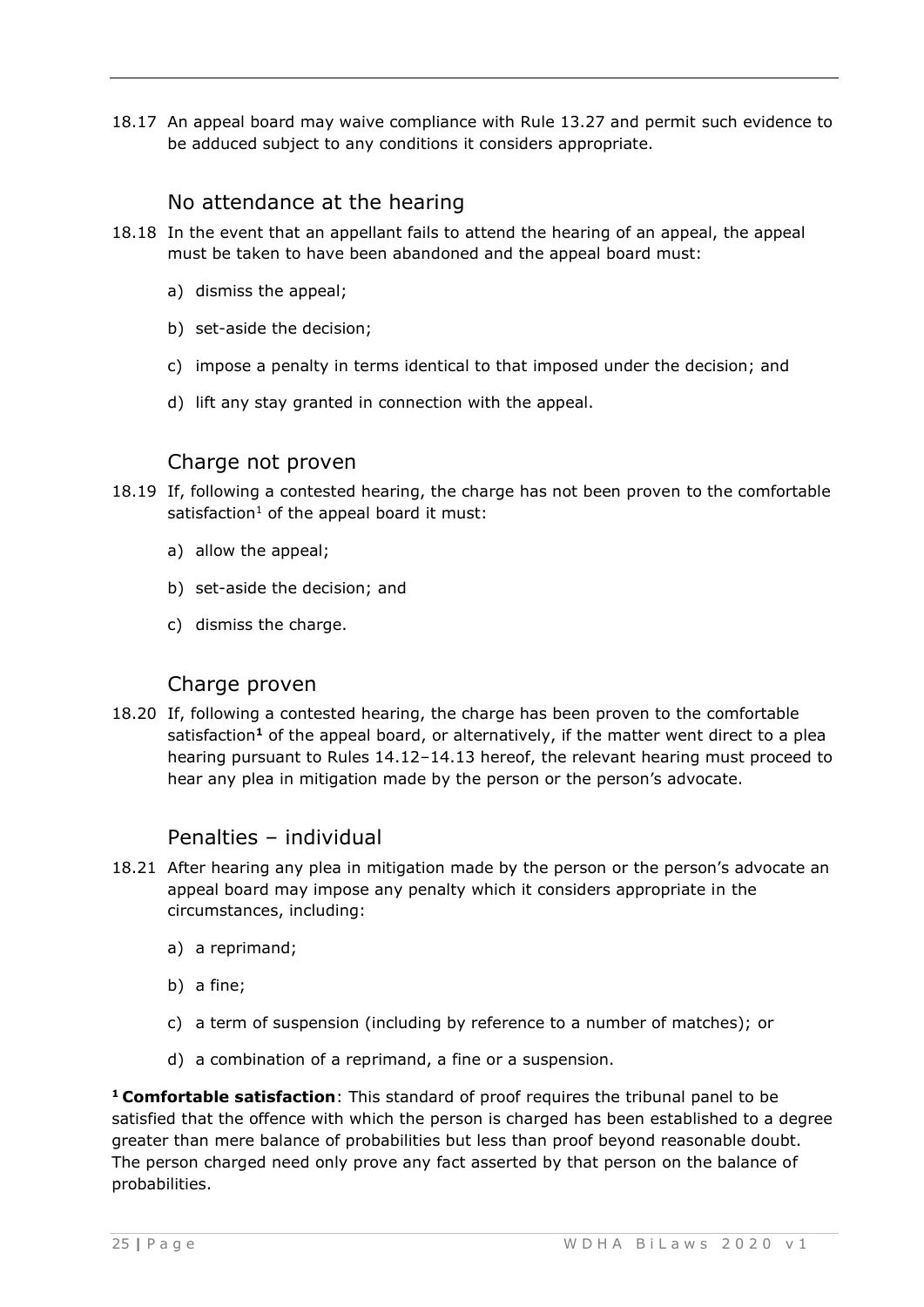# Discount for early plea of guilty

<span id="page-26-0"></span>18.22 If a person had given notice, in accordance with Rule 13.19, that the person proposed to plead guilty, the appeal board must take the fact of that early concession into account in determining any penalty and, subject only to any circumstances to the contrary, must discount (to the extent it considers appropriate) the penalty it would otherwise have imposed.

# Power to suspend penalty

<span id="page-26-1"></span>18.23 An appeal board may impose a fine or a term of suspension on that the penalty is partially, or wholly, suspended upon the person giving an undertaking to be of good behaviour for a specified period of time or number of matches.

#### Penalties – Affiliate

- <span id="page-26-2"></span>18.24 In addition to any penalty imposed on a player, official or other person associated with an Affiliate, an appeal board may impose any penalty which it considers appropriate in the circumstances against the Affiliate with which that player, official or other person is associated, including:
	- a) a fine;
	- b) a term of suspension, during which the Affiliate is barred from entering a team in any competition conducted by the Association;
	- c) the forfeiture of competition points of the team of the Affiliate for which the player took the field;
	- d) the imposition of penalty points against the team of the Affiliate for which the player took the field; or
	- e) a combination of a fine, the forfeiture of competition points or the imposition of penalty points.

#### Power to order replay of match

<span id="page-26-3"></span>18.25 An appeal board may also require that the match in which the incident the subject of the charge occurred be replayed.

#### Affiliate: Opportunity to be heard

- <span id="page-26-4"></span>18.26 If the appellant is not an Affiliate, an appeal board must not impose a penalty against the Affiliate with which the appellant is associated unless that Affiliate has first been given an opportunity to be heard.
- 18.27 The Secretary must, if so requested by the Chairperson of an appeals board, give notice in writing to an Affiliate of the time, date and venue fixed for the hearing to determine if any penalty should be imposed against it.
- 18.28 The date and time fixed for the hearing must be at least two days after the time at which the notice, under Rule 14.27, is given.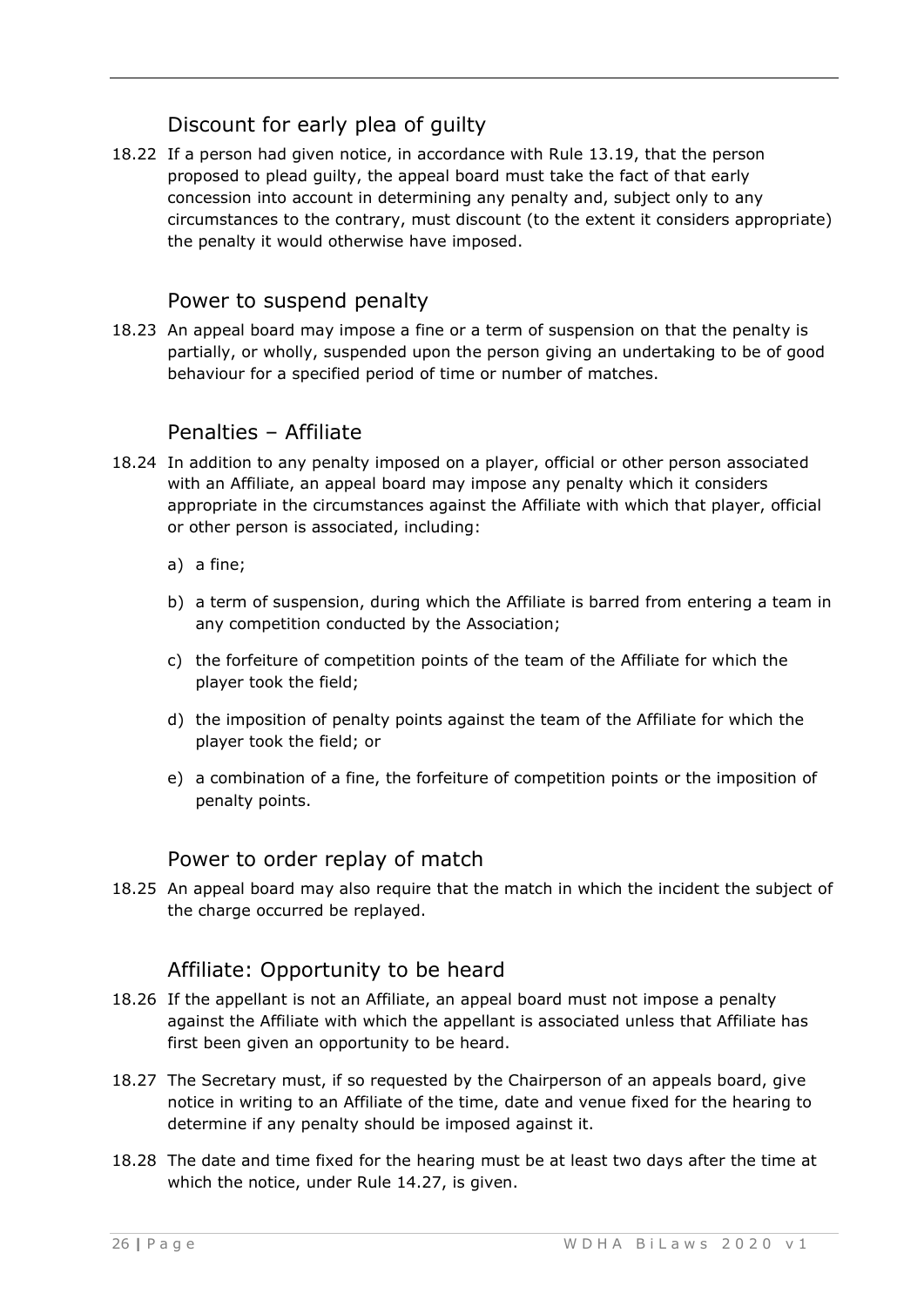# Oral decision

<span id="page-27-1"></span><span id="page-27-0"></span>18.29 An appeal board must announce its decision as to any penalty imposed against an individual or an Affiliate prior to the conclusion of a hearing.

# *REVIEW OF SUSPENSIONS*

#### Request for review

- <span id="page-27-2"></span>18.30 A person who has served at least 12 months of a period of suspension (the requestor), imposed by:
	- a) the Warrnambool & District Hockey Association;
	- b) a Tribunal Panel (which suspension was not the subject of an appeal); or
	- c) an appeal board; may request the Secretary to convene an appeal board to consider whether that person should be released from that suspension (request).
- 18.31 A request must be made in writing and:
	- a) include details of the penalty imposed on that person and details of the incident which gave rise to the penalty;
	- b) set-out the reasons why the suspension should be lifted; and
	- c) include statutory declarations which evidence facts which supports those reasons.

#### Secretary to refer request to Chairperson

- <span id="page-27-3"></span>18.32 If a request has been made in compliance with Rules 14.30 and 14.31, the Secretary must, within two (2) days of receipt of that request, provide to the Chairperson:
	- a) a copy of the request; and
	- b) a copy of any document in the possession of the Association which relate to the process which resulted in the suspension the subject of the request.

#### Chairperson's decision

- <span id="page-27-4"></span>18.33 The Chairperson shall consider only the documents provided by the Secretary pursuant to Rule 14.32 and advise the Secretary whether an appeal board should be convened to consider that request.
- 18.34 If the Chairperson advises the Secretary that an appeal board should not be convened, the Secretary must within two (2) days of the receipt of that advice give notice in writing to the requestor (by ordinary post sent to the address given in the request) that the request has been refused.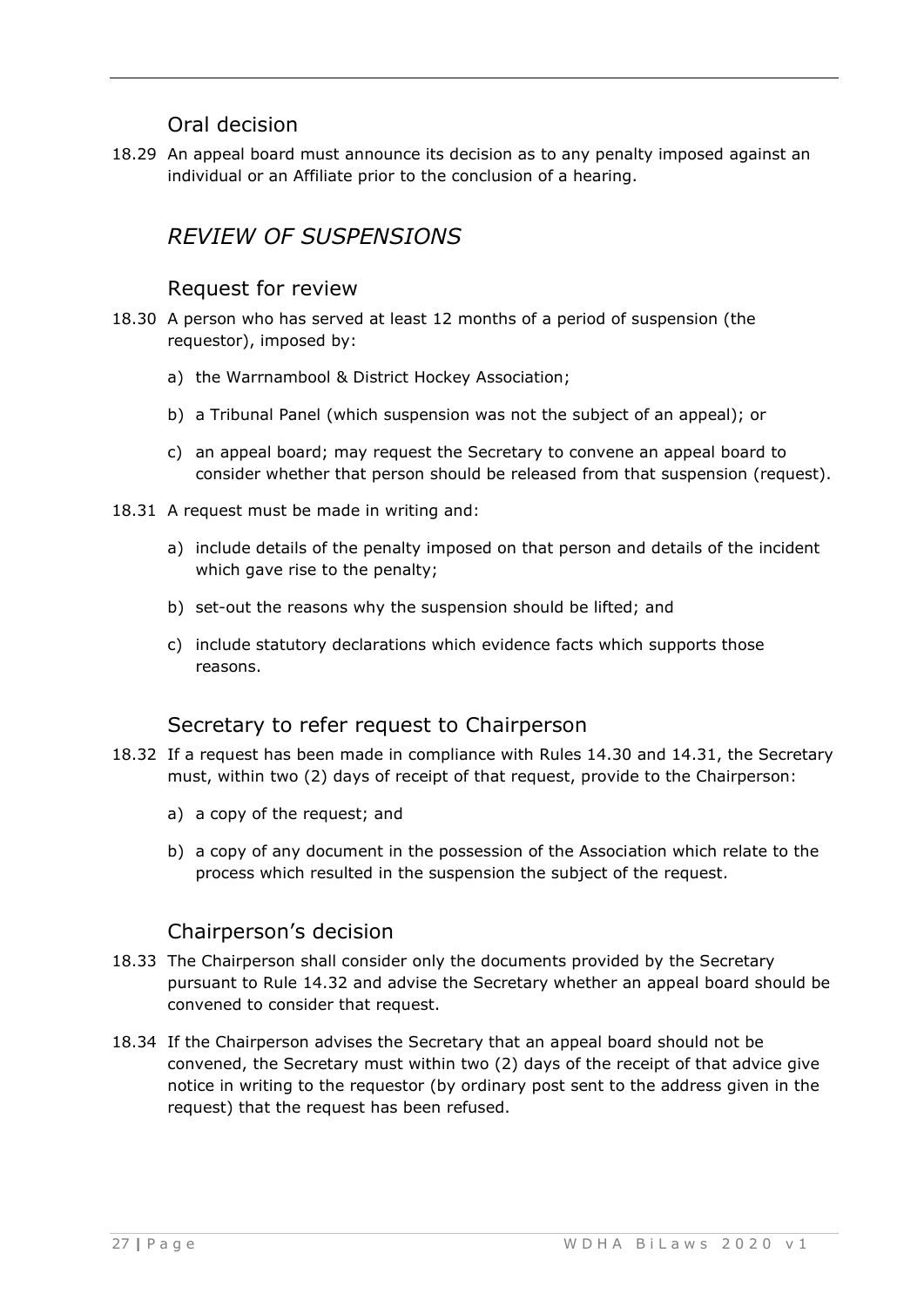# Appeal board

<span id="page-28-0"></span>18.35 If the Chairperson advises the Secretary that an appeal board should be convened, the Secretary must within two days of the receipt of that advice convene an appeal board of five persons, comprising the Chairperson and four other members of the Tribunal Panel pursuant to Rule 13.2 to consider and determine the request.

# Secretary to give notice of hearing

- <span id="page-28-1"></span>18.36 The Secretary must give notice in writing of the date, time and venue fixed for the hearing of the request to the requestor (by registered post sent to the address given in the request).
- 18.37 The date and time fixed for the hearing of the request must be at least ten (10) business days after the date on which the notice, under Rule 14.36, is posted.

# Conduct of hearing

- <span id="page-28-2"></span>18.38 In hearing a request, an appeal board is bound by the Rules of natural justice but may otherwise regulate its proceedings.
- 18.39 Subject only to Rule 14.40, a requestor may at the hearing of a request seek to adduce evidence not previously submitted with the request but such new evidence must be submitted in the form of statutory declarations to the Secretary at least two (2) days before the time fixed for the hearing.
- 18.40 An appeal board may waive compliance with Rule 14.39 and permit such evidence to be adduced subject to any conditions it considers appropriate.

#### Decision

- <span id="page-28-3"></span>18.41 After hearing the request, an appeal board may decide to:
	- a) lift the suspension;
	- b) reduce the period of suspension to be served;
	- c) lift the suspension, or reduce the period of suspension to be served, subject to any conditions it considers appropriate; or
	- d) refuse the request.
- <span id="page-28-4"></span>18.42 An appeal board must announce its decision prior to the conclusion of the hearing.

# *GENERAL*

#### Notice of decision

- <span id="page-28-5"></span>18.43 The Secretary must, within two (2) days of the conclusion of a hearing, give written notice of an appeal board's decision to:
	- a) the appellant; or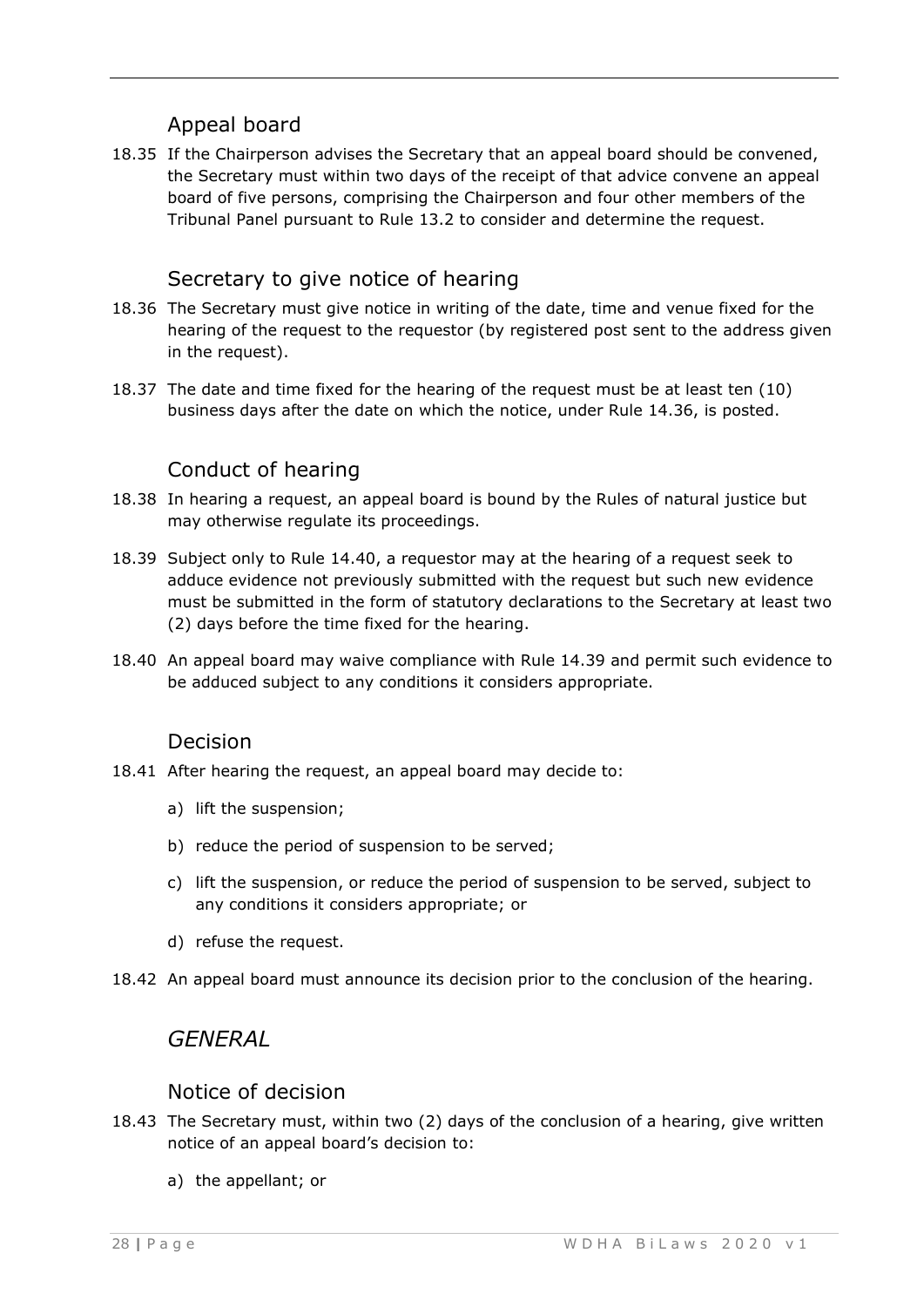- b) the requestor; and
- c) the Affiliate with whom the appellant or requestor is associated; and
- d) as appropriate, the umpire or the complainant
- e) as applicable, the Investigation Officer.

#### Method of notification by the Secretary

- <span id="page-29-0"></span>18.44 Unless otherwise provided in this Part, service of notices by the Secretary addressed to the individual web mail address shall be sufficient service.
- 18.45 The service of notices by the Secretary sent to the address nominated by a requestor in a request made pursuant to Rule 14.30 shall be sufficient service.

#### CEO to keep records

- <span id="page-29-1"></span>18.46 The Secretary must maintain a register of the result of every hearing of an appeal board including:
	- a) the name of the appellant or requestor;
	- b) whether the appellant pleaded guilty or contested the charge;
	- c) the decision of the appeal board with respect to the appeal; and
	- d) the decision of the appeal board with respect to the request.

#### Amendment of the Website

<span id="page-29-2"></span>18.47 The Secretary must, within one day of giving the notice required by Rule 14.43, cause any relevant amendment to be made in the website to give effect to a decision of an appeal board.

#### Delegation by Secretary

- <span id="page-29-3"></span>18.48 The Secretary may delegate to any member of the Committee of Management any of the Secretary's powers or functions under this Part, except this power of delegation.
- <span id="page-29-4"></span>18.49 Any delegation made by the Secretary under Rule 14.48 must be in writing.

#### **19 Player Permits**

- 19.1 There Player Permit Committee shall consist of three (3) members of the Committee.
- 19.2 A club must submit Player Permit Requests on the request form which can be obtained from the Secretary. The form will outline the permit categories that will be considered. The form must be submitted by email to the Secretary.
- 19.3 The Permit Committee will undertake a case-by-case assessment and make a decisions based on the information on the form together with additional questioning of the club or player if it deems it necessary.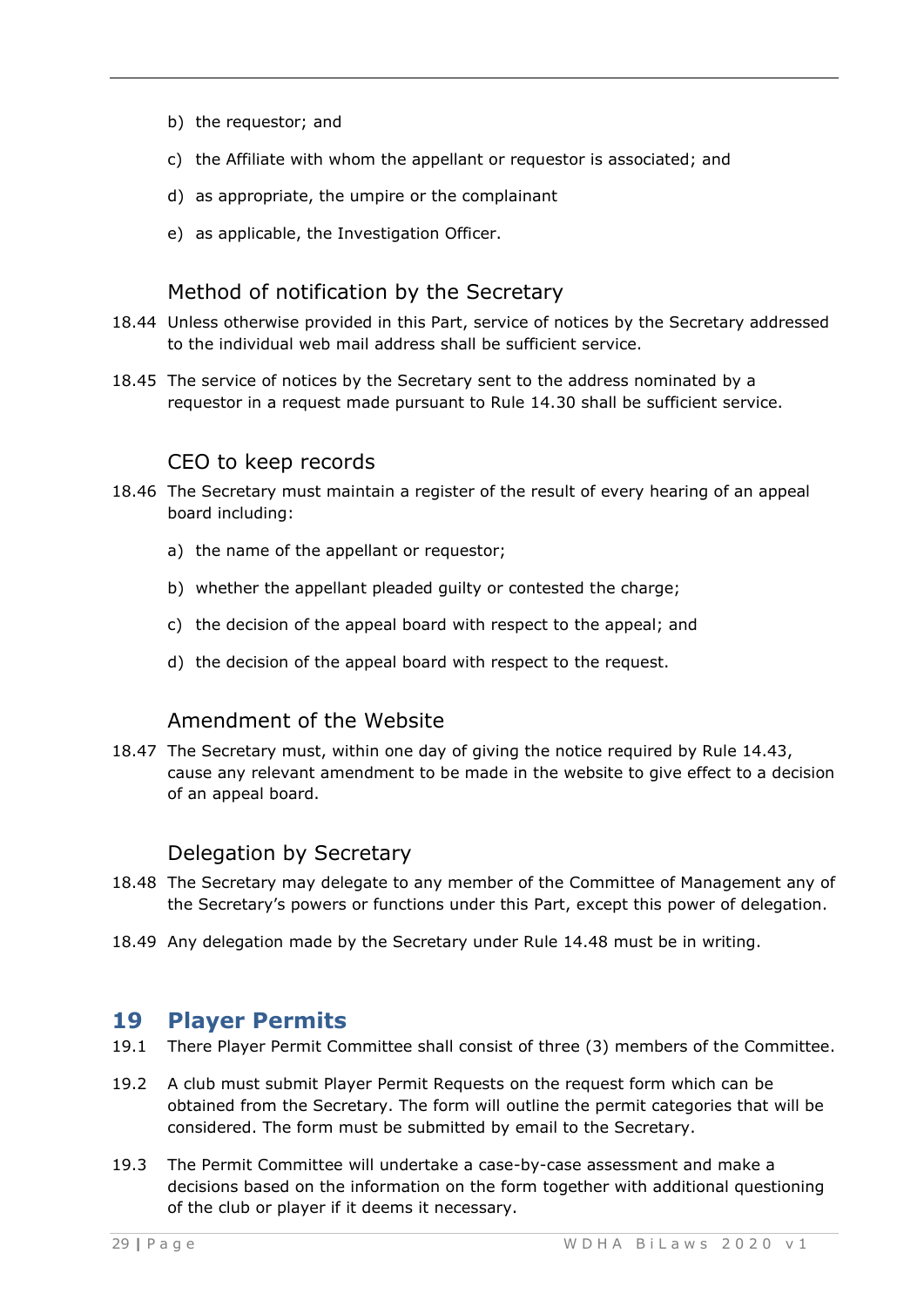- 19.4 A player permit is only valid for the season it is applied for.
- 19.5 Conditions may be applied and varied by the committee on any permit depending on the circumstances and details of any particular permit request. These conditions may be applied on a case by case basis and no condition is binding or to be seen as a precedent to any other permit request.
- 19.6 A permit granted for any person only allows the player to play a maximum of four (4) games for the next grade above the where the permit has been granted. Permits are withdrawn with immediate effect once the player plays a  $5<sup>th</sup>$  game at a higher grade.
- 19.7 Decisions made in previous years cannot be used as a guide or precedent for subsequent years or permit requests within the same year or others. The Permit Committee will make assessments based on case-by-case basis and is not bound to that same outcome for subsequent applications.
- 19.8 Permit approvals will be notified to the applicant and Registrar in writing by the Committee.
- 19.9 Permit requests must be submitted a minimum 1 week prior to the proposed first game.

# <span id="page-30-0"></span>**20 Registration of Teams & Uniforms**

- 20.1 At the beginning of each Winter season, all team must be entered via the Team Entry form as provided by the Secretary.
- 20.2 Each team is to be listed on a separate form and detail the proposed playing uniform for that season, even if no changes are proposed from previous seasons
- 20.3 Forms are to be submitted to the nominated person by the due date.
- <span id="page-30-1"></span>20.4 Team entry fees are set at the discretion of the association.

# **21 Complaint Handling**

- 21.1 In line with the constitution, the association will ensure that there is an approved
- 21.2 The policy is to be available to all members of the association on the association website